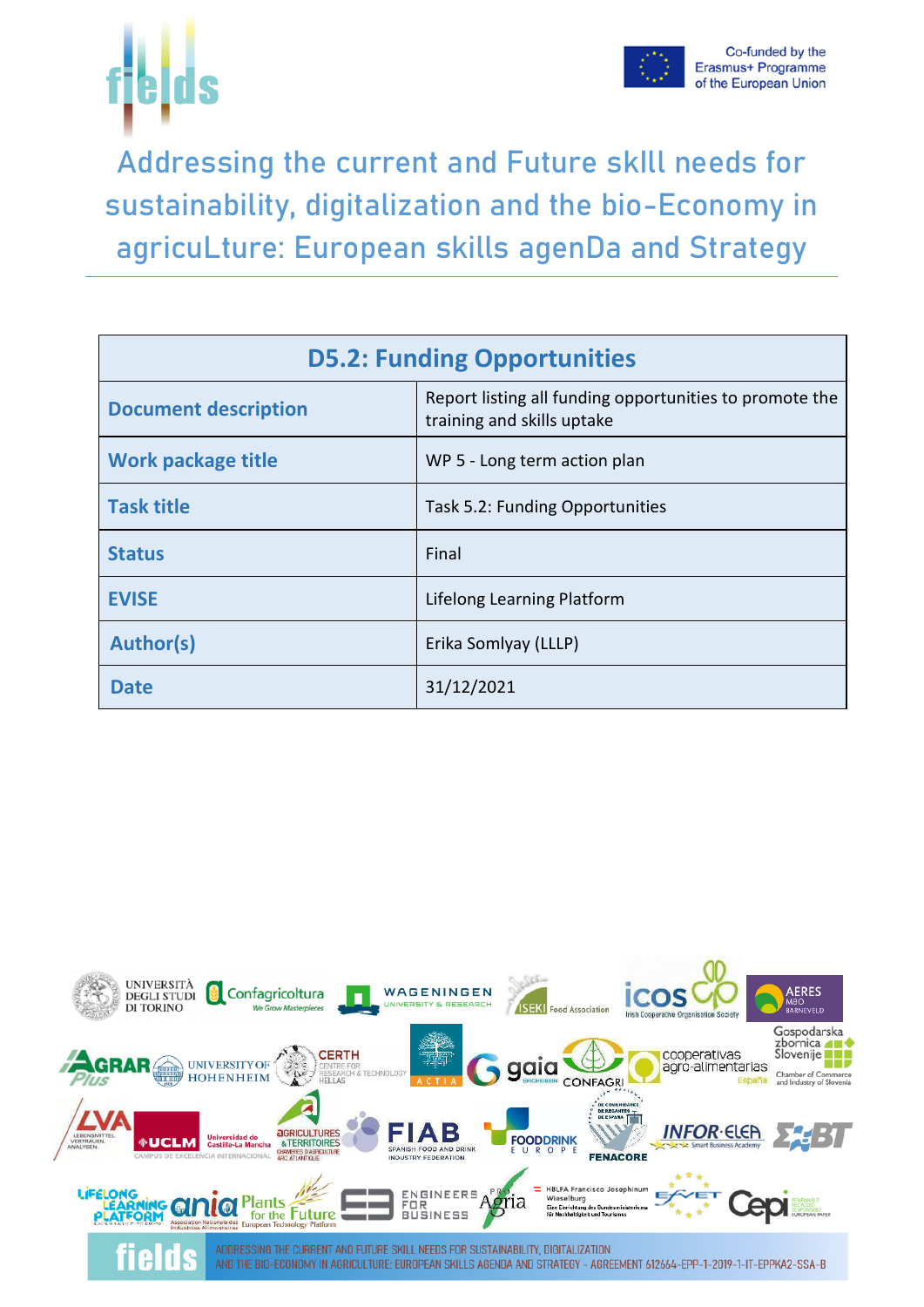

# *Table of Contents*

| 1. |        |                                       |   |
|----|--------|---------------------------------------|---|
|    | 1.1.   | <b>Work Package Description</b>       | 3 |
| 2. |        |                                       |   |
|    | 2.1.   | Task description                      | 3 |
|    | 2.2.   | Task methodology and implementation   | 4 |
| 3. |        |                                       |   |
|    | 3.1.   | Results per criterion                 | 6 |
|    | 3.1.1. | Project themes                        | 6 |
|    | 3.1.2. | Level of funding and budget           | 6 |
|    | 3.1.3. | <b>Beneficiaries</b>                  | 6 |
|    | 3.1.4. | Results per country and at EU level   | 6 |
|    | 3.1.5. | Results of future partnerships survey | 6 |
| 4. |        |                                       |   |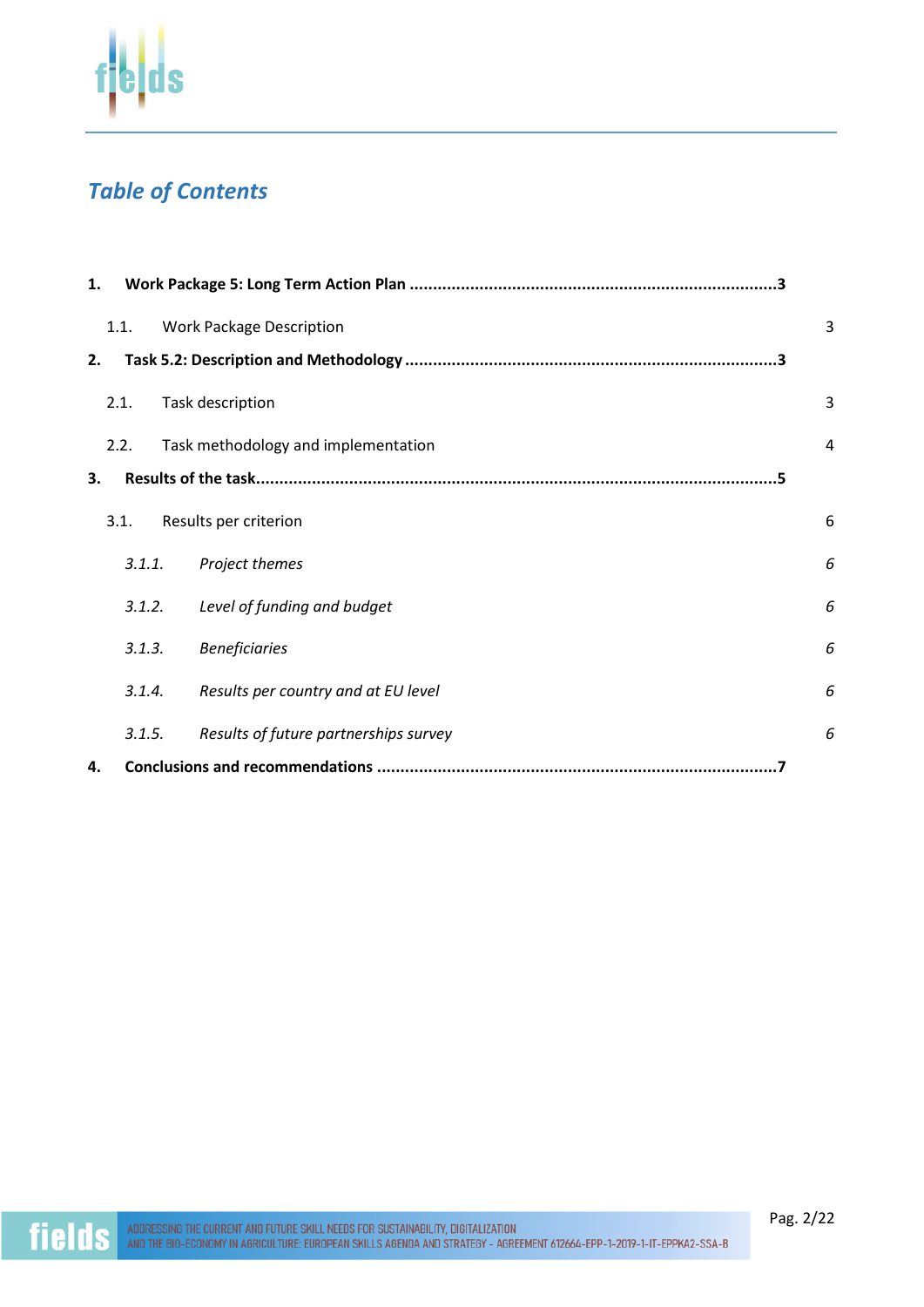# 1. Work Package 5: Long Term Action Plan

## 1.1.Work Package Description

This Work Package is led by ICOS and aims at ensuring the **long-term sustainability of the strategy and training materials**, its future use and the national roadmaps implementation, as well as the curricula uptake by external VET providers. To ensure that the results of the project will continue to be used after its completion, its sustainability will be searched through the:

- Implementation of an exploitation plan;
- Creation of a project governance;
- **Research of alternative sources of funding**.

A Memorandum of Understanding will be signed by 50 partners, to achieve a Sector Skill Alliance, established during the project to build upon the regulatory frameworks and **opportunities at EU and country level**, while proposing concrete and practical initiatives to address skills challenges.

The **scope** of the Work Package will be reached through:

- Provision of national and EU regulatory frameworks for training and innovation opportunities;
- **Provision of national and EU funding opportunities;**
- Design of sustainability plan and future use of the platform, with project results exploitation;
- Plan for future engagement of the stakeholders.

First, the regulatory framework will be studied to make sure that the strategy can be implemented locally. Then, **funding opportunities for its implementation and sustainability will be monitored by the consortium** and a governance body will be created to make sure the outputs remain available.

## 2. Task 5.2: Description and Methodology

### 2.1.Task description

The task had the following aims:

- To collect the funding opportunities in order to **put into practice the strategy** (implementation of training based on the developed curricula, policy making, etc.);
- To collect the funding opportunities in order to maintain and ensure the **future use of the project outputs** (platform maintenance and update).
- To list **multiple levels of funding** (local, regional, national and EU levels), including the grants and tenders' portals where they can be encountered.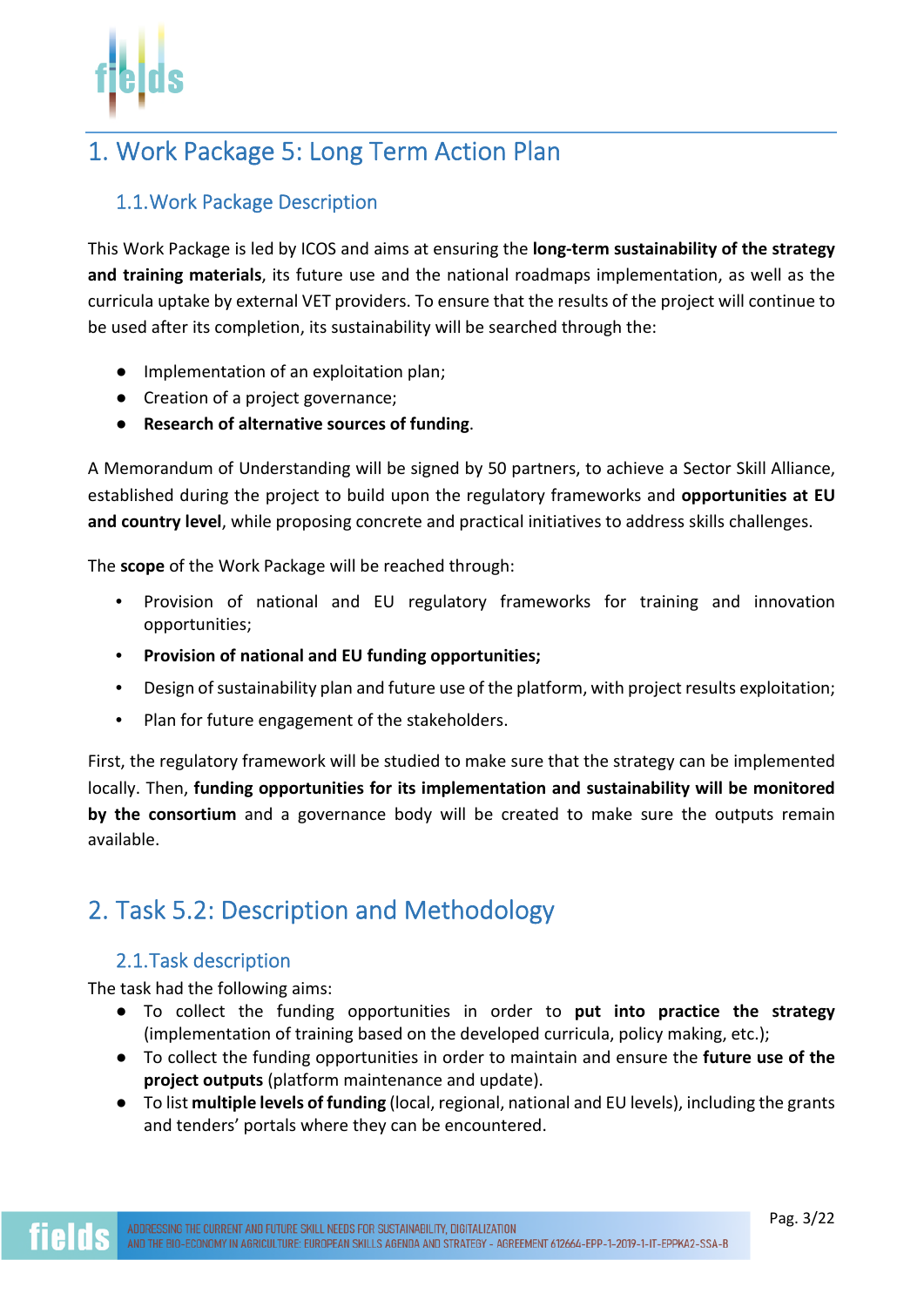

The participating organisations in this task were: CONFAGRI, WUR, ICOS, AERES, AP, UHOH, CERTH, ACTIA, GAIA, AC3A, CONFAGRI PT, GZS, LVA, FIAB, FDE, INFOR, SEVT, EFVET, CEPI.

## 2.2.Task methodology and implementation

The criteria for selecting the funding opportunities were determined by LLLP after receiving feedback from partners. The funding opportunities must:

- Be in the European Union
- Be relevant to the projects in terms of:
	- Dealing with one or several topics: digitalisation, agriculture, forestry, (soft) skills, business/entrepreneurship, sustainability.
	- Partners to be eligible to apply for them

The *funding opportunities database*, which was overseen by UNITO, consists a table that includes thirteen columns for collecting basic information related to each specific funding opportunity:

- **Name of the program**: the name of the funding program.
- **Country:** Country of origin of the call.
- **Level of funding:** It can be at EU, National, Regional or Local level.
- **Granting body:** Name of the institution.
- **Type of funding:** indicates whether a call is decentralised or centralised.
- **Name of the call:** Full name of the funding opportunity.
- **Project theme:** indicates which themes of the project are covered by the funding opportunity: digitalisation, agriculture, forestry, soft-skills, business/entrepreneurship, sustainability and training. In this column, multiple selection is possible. To select multiple project themes you have to click one of the themes in the list and then press Ctrl+click the second theme and so on.
- **Budget:** indicates amount in different budget categories.
- **Deadline status:** indicates whether the call has closed, is open or has not yet been announced.
- **Deadline:** indicates deadline date for open calls.
- **Beneficiaries:** they can be individuals, public organisations, private organisations or both public and private organisations.
- **Useful links:** official link to the call and to other relevant websites.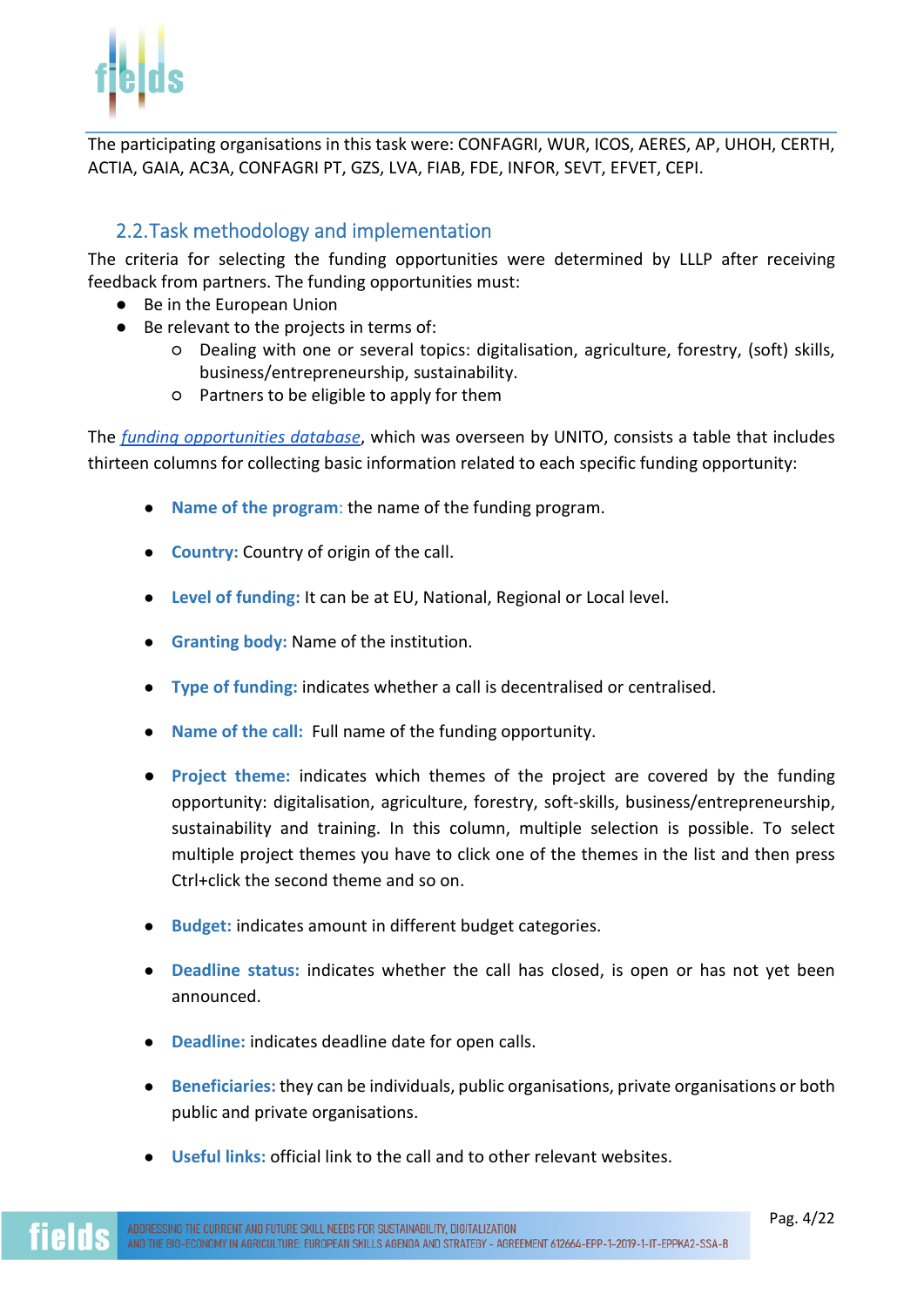

Comments: any observations the partner wishes to add (i.e. specific budget, eligibility, etc.) or ways in which the FIELDS consortium could take advantage of the funding opportunity.

The task was led by the Lifelong Learning Platform (LLLP) and was implemented throughout 2021. After the meetings with the Work Package lead partners, LLLP proceeded to develop the structure of the funding opportunities platform so that it can be implemented by the web designer (coordinated by UNITO). In parallel, *guidelines* were prepared to guide the relevant partners in the online platform and entries can be added in an appropriate manner. In the table below, partners are distributed geographically, which was the approach chosen for the inputting of entries in the database. Partners finished adding inputs in November 2021.

### **Table 1: Geographic distribution of partners**



## 3. Results of the task

At the closing of the round of consultation with project partners, there were over 120 entries in the *funding opportunities database*.

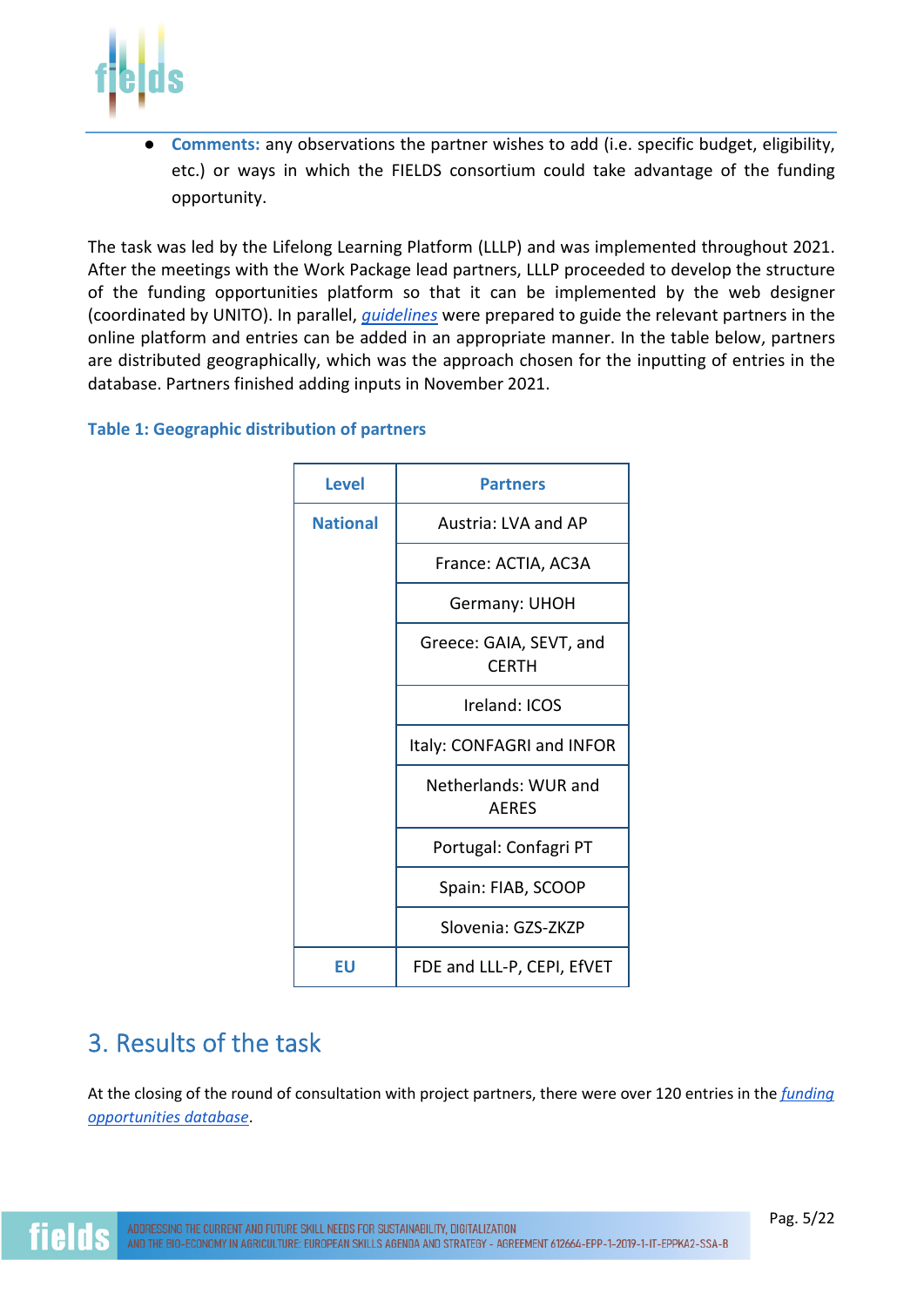### 3.1.Results per criterion

### 3.1.1.Project themes

The funding opportunities covered all project themes with the most prominent ones being focused on digitalisation (31%), training programmes (21%) and business/entrepreneurship (15%). This could be a reflection of the ever-growing impact of new technologies in the field and the pressing need to close the digital gap in many EU countries as well as the impact of COVID-19. Sustainability, agro-forestry and soft skills followed with 13%, 12% and 11% respectively. Bio-economy (7%) was the least prominent field, which might be due to the fact that it remains a relatively new area of work. It is also interesting to point out that 17% of entries covered more than one project theme.

### 3.1.2.Level of funding and budget

The majority of funding opportunities added to the database were the ones at national level (51%), followed by the regional level (38%) and the EU level (11%). There were no entries marked as being funded at the local level.

In terms of budget, most of the opportunities shared were under the 100,000 euros funding mark (31%). This was followed by the brackets of 100,000 to 500,000 euros (18%) and the bracket of over 2 million euro (17%). The list is closed by the bracket of 500,000 to 2 million euros with 12%. Around 21% of entries did not contain information on the budget allocation.

### 3.1.3.Beneficiaries

Regarding beneficiaries, the funding opportunities which target both private and public organisations had the biggest proportion (36%). This was followed by individuals (28%) and private organisations (19%). The funding opportunities targeted solely at public organisations was the least represented (12%).

### 3.1.4.Results per country and at EU level

In terms of geographical origin, most funding opportunities were from Austria (23%) and the Netherlands (18%). They were followed by France and Greece at 10% both. Portugal (5%) and Italy (2%) were the least represented countries. Slovenia was the only country not represented in the database at this stage of the project. The database will be updated several times in the future until the end of the project.

### 3.1.5.Results of future partnerships survey

A survey was conducted among project partners to determine the willingness to join future partnerships in order to continue developing the various outputs produced by the project. A total of 12 responses were gathered between October and November 2021. When asked about whether they are considering applying to the funding opportunities found in the database, half of respondents chose the option maybe (50%). Positive answers were given by 25% of the respondents in the same proportion as the ones who do not have in their plans applying to any funding in the list.

In terms of the funding programmes that interest the project partners and the level at which they are considering to apply, from the respondents who answered yes or maybe: the majority responded with EU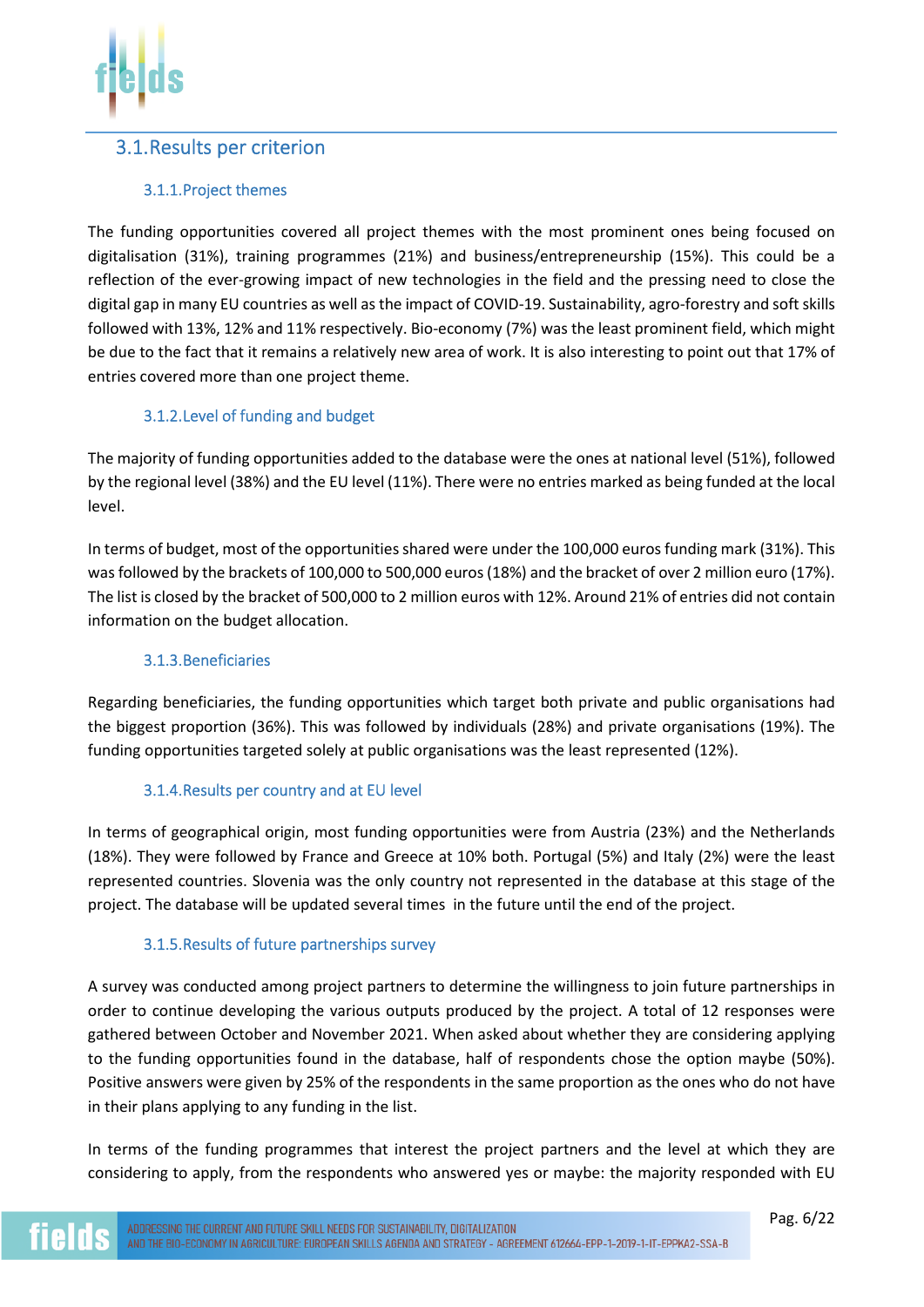

level funding programmes (78%) among which Erasmus+ is the most popular option (44%). At lower levels, national funding was the most popular (44%), followed by regional funding opportunities (33%).

Regarding timing, from the partners who are weighing their options to apply, the majority responded that they hope to do so within the project duration (56%) and the rest were not sure about this aspect yet (33%). Moreover, two thirds of the respondents declared that they will or are considering involving FIELDS partners for joint applications. It was also mentioned that joint applications would be better suited for some of them as opposed to individual ones. Other partners mentioned that even if they were not sure about the possibilities yet, they would consider applying with partners if invited by them to suitable calls.

Partners were also asked, in case they have considered applying to new funding: i) which objectives their potential projects would set, ii) which topics they would cover and iii) which FIELDS outputs would they be further developing. Among the objectives and topics partners mentioned were: exchanging good practises, improving training methodologies, climate change mitigation, waste prevention, food safety, and technology developments. In terms of outputs they would like to develop in future projects, partners highlighted the strategies and the training programmes delivered by FIELDS.

As part of the sustainability of the project, a concrete example refers to the FIELDS II application which has been worked on by various members of the FIELDS consortium. This continuation falls under the Alliances for Sectoral Cooperation on Skills and it will focus on building upon the main objectives and results of the current project: development of a strategy to cooperate on skills, development of core curricula across Europe, implementation of training programmes and building an Alliance on Skills implementation.

## 4. Conclusions and recommendations

- There is a wide range of funding opportunities for project partners covering the different project themes and at different levels (EU, National and Regional). Project partners have shown interest to build upon the work performed with FIELDS by forming new partnerships with current members of the consortium, as well as expanding the FIELDS network beyond the projects' consortium.
- The database will be a helpful tool for the sustainability of the project but to be successful it needs to remain useful to partners. Therefore, it is recommended to update the database 2 or 3 times every year in order to maintain its relevance to project partners.
- This also means that the database can be useful for current and future project tasks/activities. For example, it could be used by partners working on WP 3 and WP 4 to connect the work they are doing with potential opportunities to further develop their deliverables. It can also be used by partners working on task 5.4 to help identify key stakeholders for engagement as well as for WP 7 partners to identify dissemination targets.
- It is also recommended to provide opportunities for partners to share their new project ideas during FIELDS work package or task meetings and/or coordinate specific project brainstorming meetings where interested partners can share the opportunities from the database. In this way, collaboration within the partnership will be fostered.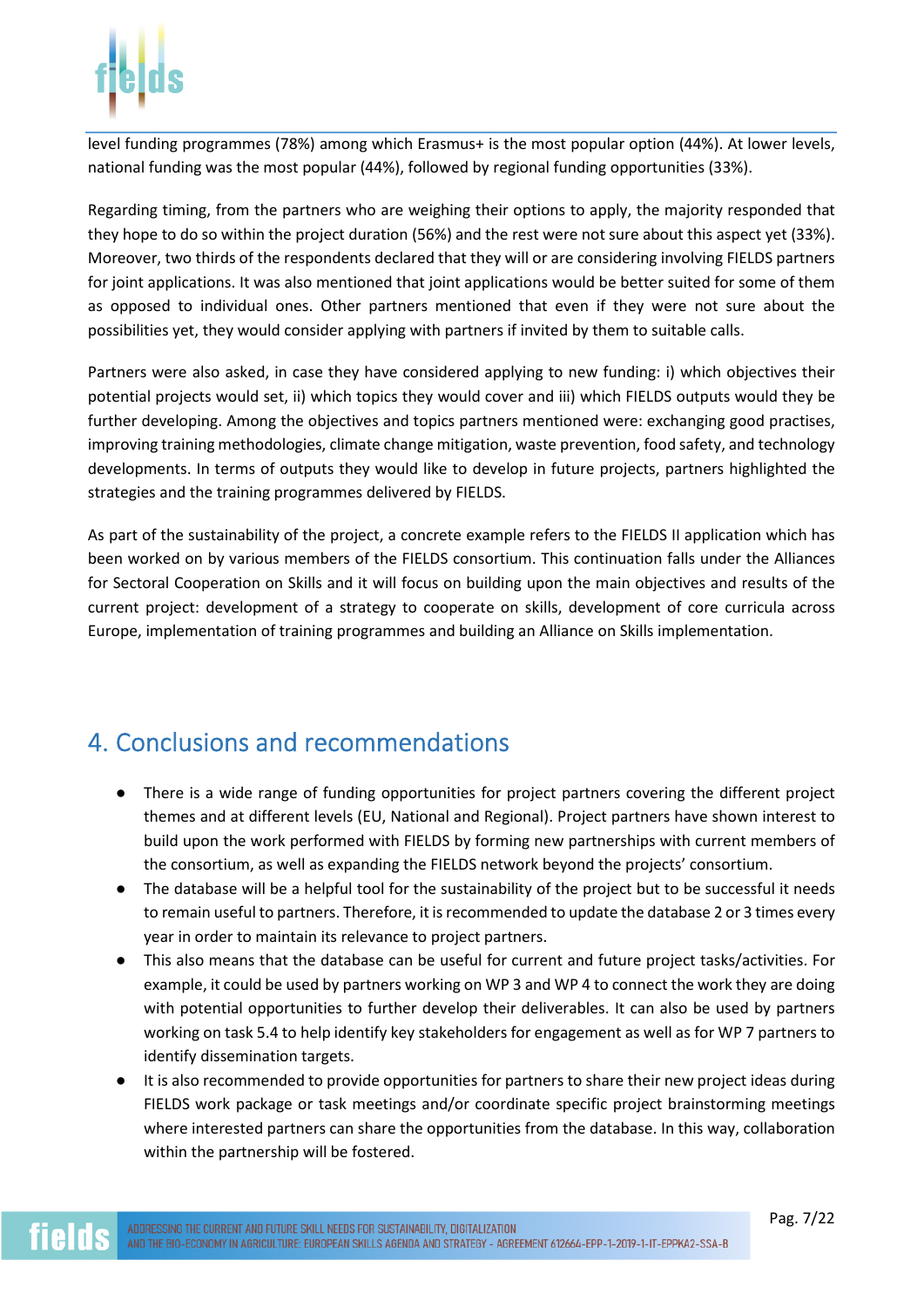



# **1. Annex: List of funding opportunities**

| Name of the Programme                                                                                               | Country | Level of<br>funding | <b>Granting</b><br>body                | Centralised;<br><b>Decentralised</b> | Name of the call                                                                                                    | Project<br>theme                     | <b>Budget</b>        | <b>Deadlin</b><br>e Status | <b>Deadline</b> | <b>Beneficiaries</b>                   |
|---------------------------------------------------------------------------------------------------------------------|---------|---------------------|----------------------------------------|--------------------------------------|---------------------------------------------------------------------------------------------------------------------|--------------------------------------|----------------------|----------------------------|-----------------|----------------------------------------|
| Support for R&D combating<br>viral diseases in arable crops                                                         | France  | National            | FranceAgriMe                           |                                      | Support for R&D combating viral<br>diseases in arable crops                                                         | Sustainability                       | 100000€ -<br>500000€ | Call<br>open               | 31/12/2021      | Public and<br>Private<br>organisations |
| Call for projects:<br>demultiplication                                                                              | France  | National            | FranceAgriMe                           |                                      | Call for projects: demultiplication                                                                                 | <b>Business/Entr</b><br>epreneurship | 100000€-<br>500000€  | Call<br>open               | 15/03/2022      | Private<br>organisations               |
| Call for projects: co-innovation                                                                                    | France  | National            | FranceAgriMe                           |                                      | Call for projects: co-innovation                                                                                    | Digitalisation                       | 100000€-<br>500000€  | Call<br>open               | 15/02/2022      | Private<br>organisations               |
| Call for projects: knowledge                                                                                        | France  | National            | FranceAgriMe                           |                                      | Call for projects: knowledge                                                                                        | <b>Training</b>                      | 100000€-<br>500000€  | Call<br>open               | 22/01/2022      | Private<br>organisations               |
| Regional animation of<br>partnerships for innovation and<br>agricultural development                                | France  | National            | Ministry of<br>Agriculture             |                                      | Regional animation of partnerships<br>for innovation and agricultural<br>development                                | Soft-skills                          | 100000€ -<br>500000€ | Call<br>closed             | 18/10/2021      | Public and<br>Private<br>organisations |
| Agricultural education at the<br>service of agroecological<br>transitions                                           | France  | National            | Ministry of<br>Agriculture<br>and food |                                      | Agricultural education at the service<br>of agroecological transitions                                              | <b>Training</b>                      | 100000€ -<br>500000€ | Call<br>closed             | 15/10/2021      | Public and<br>Private<br>organisations |
| Search for alternatives to the<br>use of glyphosate-based<br>herbicides                                             | France  | National            | Ministry of<br>Agriculture<br>and food |                                      | Search for alternatives to the use of<br>glyphosate-based herbicides                                                | Sustainability                       | 100000€-<br>500000€  | Call<br>closed             | 15/10/2021      | Public and<br>Private<br>organisations |
| Technological research for the<br>competitiveness and<br>sustainability of sectors from<br>production to processing | France  | National            | Ministry of<br>Agriculture<br>and food |                                      | Technological research for the<br>competitiveness and sustainability of<br>sectors from production to<br>processing | Sustainability                       | less than<br>100000€ | Call<br>closed             | 15/10/2021      | Public and<br>Private<br>organisations |
| <b>CASDAR - Innovation and</b><br>Partnership                                                                       | France  | National            | Ministry of<br>Agriculture<br>and food |                                      | <b>Innovation et Partenariat</b>                                                                                    | Digitalisation                       | 100000€ -<br>500000€ | Call<br>closed             | 15/10/2021      | Public and<br>Private<br>organisations |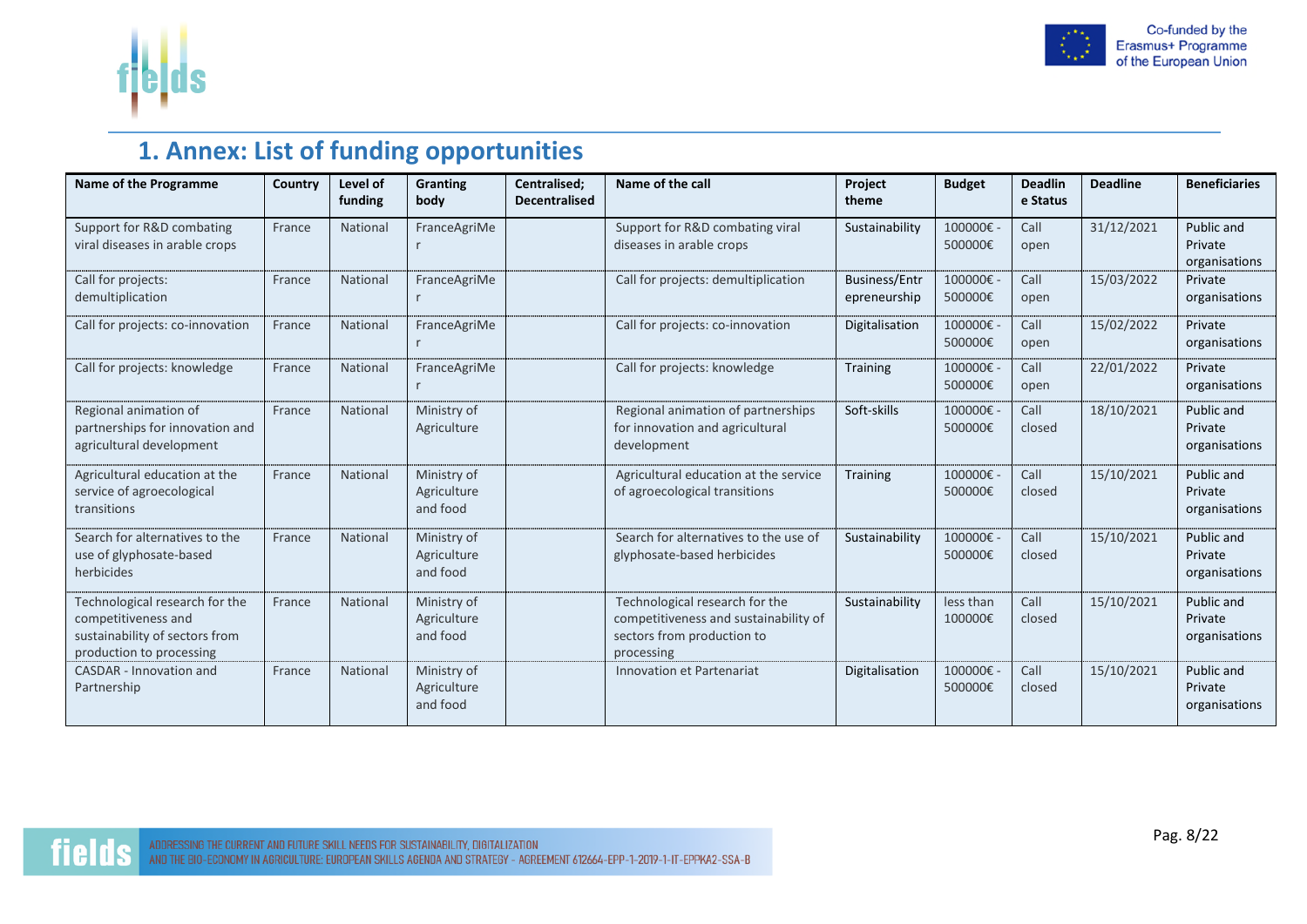

|--|--|

| Name of the Programme                                                    | Country         | Level of<br>funding | Granting<br>body                                   | Centralised;<br><b>Decentralised</b> | Name of the call                                                                                                                                                 | Project<br>theme                                                        | <b>Budget</b>            | <b>Deadlin</b><br>e Status | <b>Deadline</b> | <b>Beneficiaries</b>                   |
|--------------------------------------------------------------------------|-----------------|---------------------|----------------------------------------------------|--------------------------------------|------------------------------------------------------------------------------------------------------------------------------------------------------------------|-------------------------------------------------------------------------|--------------------------|----------------------------|-----------------|----------------------------------------|
| <b>Environmental Fund</b>                                                | Portugal        | National            | Secretaria<br>Geral -<br>Ministério do<br>Ambiente |                                      | Support a new environmental<br>culture, in the scope of the National<br>Strategy for Environmental Education<br>2020 - Sustainable Production and<br>Consumption | Sustainability                                                          | 500000€-<br>2000000€     | Call<br>closed             |                 | Public<br>organisations                |
| <b>Environmental Fund</b>                                                | Portugal        | National            | Secretaria<br>Geral<br>Ministério<br>Ambiente      |                                      | Prevention and control of aquatic<br>invasive alien species                                                                                                      | Sustainability                                                          | 500000€-<br>2000000€     | Call<br>closed             |                 | Public<br>organisations                |
| Rural Development Program<br>2014-2020 (PDR2020)                         | Portugal        | National            | Autoridade<br>Gestão<br><b>PDR2020</b>             |                                      | 20.2.4 - Technical Assistance RRN -<br>Area 4 (Observation of agriculture<br>and rural territories) call: 03 /<br>Operation 20.2.4/2019                          | Digitalisation                                                          | less than<br>100000€     | Call<br>closed             |                 | Public and<br>Private<br>organisations |
| Rural Development Program<br>2014-2020 (PDR2020)                         | Portugal        | National            | Autoridade<br>Gestão<br><b>PDR2020</b>             |                                      | 2.1.1 - Training Courses - 01 /<br>Operation 2.1.1 / 2016                                                                                                        | Training                                                                | 100000€-<br>500000€      | Call<br>closed             |                 | Public and<br>Private<br>organisations |
| Rural Development Program<br>2014-2020 (PDR2020)                         | Portugal        | National            | Autoridade<br>Gestão<br><b>PDR2020</b>             |                                      | 2.1.1 - Training Courses - 02 /<br>Operation 2.1.1 / 2016                                                                                                        | Training                                                                | 100000€-<br>500000€      | Call<br>closed             |                 | Public and<br>Private<br>organisations |
| Social Inclusion and<br><b>Employment Operational</b><br>Program (POISE) | Portugal        | National            | Autoridade<br>Gestão PO ISE                        |                                      | 1.08 - Modular training for<br>employees and the unemployed                                                                                                      | <b>Training</b>                                                         | More<br>than<br>2000000€ | Call<br>closed             |                 | Public and<br>Private<br>organisations |
| <b>RESOLIA</b>                                                           | France          | National            | <b>RESOLIA</b>                                     |                                      | <b>RESOLIA</b>                                                                                                                                                   | <b>Training</b>                                                         |                          | Call<br>open               | 12/10/2021      | Public<br>organisations                |
| Vivea                                                                    | France          | National            | <b>VIVEA</b>                                       |                                      | Vivea                                                                                                                                                            | <b>Training</b>                                                         |                          | Call<br>open               | 12/10/2021      | <b>Individuals</b>                     |
| EU REACT - Northern part of<br>the Netherlands                           | Netherl<br>ands | Regional            | <b>EU-REACT</b>                                    | Decentralised                        | Region North REACT funds                                                                                                                                         | Bio-economy,<br><b>Business/Entr</b><br>epreneurship,<br>Digitalisation |                          | Call<br>open               | 15/10/2021      | Public and<br>Private<br>organisations |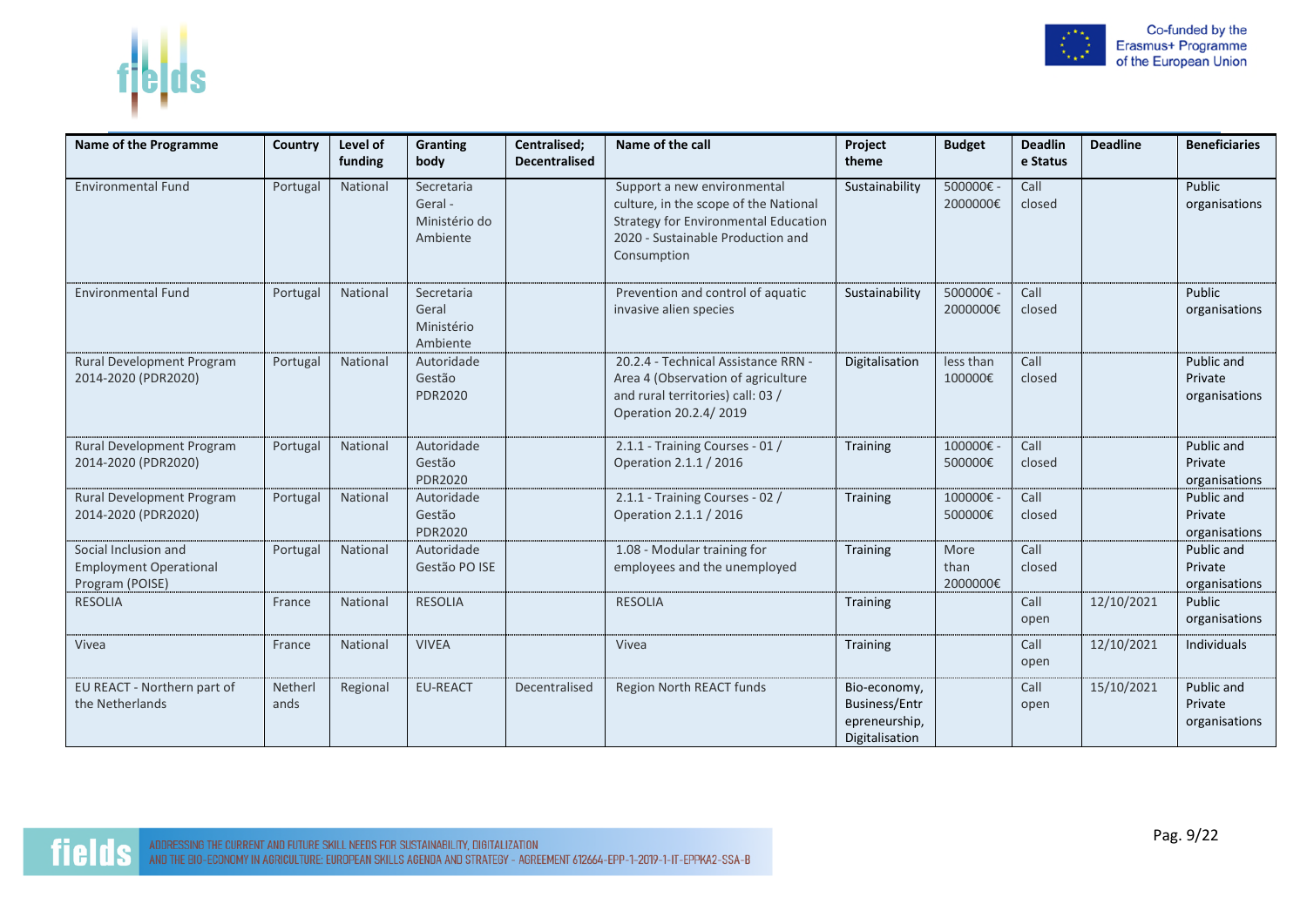



| Name of the Programme                                                                                                                                          | Country         | Level of<br>funding | Granting<br>body                    | Centralised;<br><b>Decentralised</b> | Name of the call                                                                       | Project<br>theme | <b>Budget</b>        | <b>Deadlin</b><br>e Status    | <b>Deadline</b> | <b>Beneficiaries</b>                   |
|----------------------------------------------------------------------------------------------------------------------------------------------------------------|-----------------|---------------------|-------------------------------------|--------------------------------------|----------------------------------------------------------------------------------------|------------------|----------------------|-------------------------------|-----------------|----------------------------------------|
| REACT OPZuid-programma                                                                                                                                         | Netherl<br>ands | Regional            | <b>EU-REACT</b>                     | Decentralised                        | OpZuid program (for digital and<br>green economy/ Southern part of the<br>Netherlands) | Digitalisation   |                      | Date not<br>announc<br>ed yet |                 | Public and<br>Private<br>organisations |
| <b>VOUCHERS BIOBASED</b><br><b>INDUSTRIES</b>                                                                                                                  | Netherl<br>ands | Regional            | G4P4 Kansen<br>voor West            |                                      | <b>VOUCHERS BIOBASED INDUSTRIES</b>                                                    | Bio-economy      |                      | Call<br>open                  | 31/12/2021      | Public and<br>Private<br>organisations |
| <b>VOUCHER CIRCULAR</b><br>AGRICULTURE FARM OF THE<br><b>FUTURE</b>                                                                                            | Netherl<br>ands | Regional            | G4P4 Kansen<br>voor West            |                                      | Voucher for circular farming                                                           | Agro-forestry    |                      | Date not<br>announc<br>ed yet |                 | Private<br>organisations               |
| <b>EU REACT West Netherlands</b>                                                                                                                               | Netherl<br>ands | Regional            | <b>EU-REACT</b>                     | Decentralised                        | <b>REACT EU - Kansen voor West</b>                                                     | Digitalisation   |                      | Call<br>open                  | 31/12/2023      | Public and<br>Private<br>organisations |
| <b>REACT-EU Oost-Nederland</b>                                                                                                                                 | Netherl<br>ands | Regional            | <b>EU-REACT</b>                     | Decentralised                        | <b>EU-REACT second tranche</b>                                                         | Digitalisation   |                      | Date not<br>announc<br>ed yet | 06/10/2021      | Public and<br>Private<br>organisations |
| Subsidieregeling omscholing<br>naar kansrijke beroepen in de<br>ICT en techniek (funding of<br>reskilling of staff members to<br>ICT or technical professions) | Netherl<br>ands | National            | Netherlands<br>Enterprise<br>Agency |                                      | Subsidieregeling omscholing naar<br>kansrijke beroepen in de ICT en<br>techniek        | Digitalisation   | less than<br>100000€ | Call<br>open                  | 01/12/2021      | Private<br>organisations               |
| Agrarische opleiding voor<br>bedrijfsadviseurs (training for<br>agricultural consultants)                                                                      | Netherl<br>ands | National            | Netherlands<br>Enterprise<br>Agency |                                      | Agrarische opleiding voor<br>bedrijfsadviseurs                                         | Agro-forestry    | less than<br>100000€ | Call<br>open                  | 15/10/2021      | Public and<br>Private<br>organisations |
| Kennis delen over duurzame<br>landbouw in<br>demonstratiebedrijf (sharing of<br>knowledge on sustainable<br>agriculture in a demonstration<br>company)         | Netherl<br>ands | National            | Netherlands<br>Enterprise<br>Agency |                                      | Kennis delen over duurzame<br>landbouw in demonstratiebedrijf                          | Agro-forestry    | 100000€-<br>500000€  | Call<br>open                  | 15/12/2021      | Private<br>organisations               |
| Cursus over duurzamere<br>landbouw voor agrariërs<br>(course for sustainable<br>agriculture for farmers)                                                       | Netherl<br>ands | National            | Netherlands<br>Enterprise<br>Agency |                                      | Cursus over duurzamere landbouw<br>voor agrariërs                                      | Agro-forestry    | less than<br>100000€ | Call<br>open                  | 15/10/2021      | Private<br>organisations               |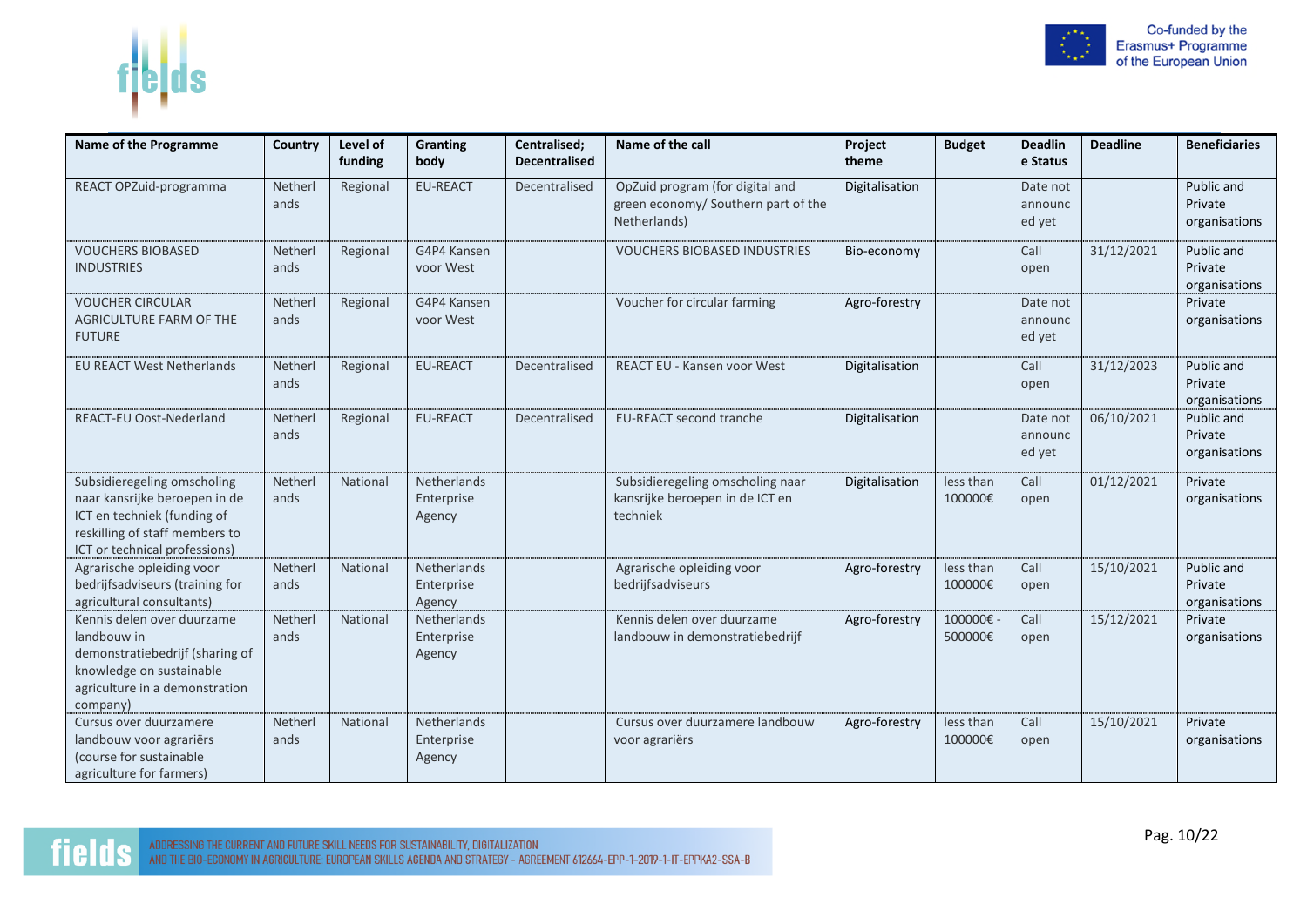

| Name of the Programme                                                                                          | Country         | Level of | <b>Granting</b>                                           | Centralised;         | Name of the call                                                                                            | Project                              | <b>Budget</b>            | <b>Deadlin</b>                | <b>Deadline</b> | <b>Beneficiaries</b>                   |
|----------------------------------------------------------------------------------------------------------------|-----------------|----------|-----------------------------------------------------------|----------------------|-------------------------------------------------------------------------------------------------------------|--------------------------------------|--------------------------|-------------------------------|-----------------|----------------------------------------|
|                                                                                                                |                 | funding  | body                                                      | <b>Decentralised</b> |                                                                                                             | theme                                |                          | e Status                      |                 |                                        |
| MIT: Kennis Vouchers                                                                                           | Netherl<br>ands | National | Netherlands<br>Enterprise<br>Agency                       |                      | MIT: Kennisvouchers                                                                                         | <b>Business/Entr</b><br>epreneurship | less than<br>100000€     | Date not<br>announc<br>ed yet | 06/10/2021      | Public and<br>Private<br>organisations |
| <b>Topsector Energie Studies</b><br>Industrie                                                                  | Netherl<br>ands | National | Netherlands<br>Enterprise<br>Agency                       |                      | <b>Topsector Energiestudies Industrie</b>                                                                   | Bio-economy                          | 100000€-<br>500000€      | Call<br>open                  | 14/12/2021      | Public and<br>Private<br>organisations |
| Samen leren in project over<br>duurzame landbouw                                                               | Netherl<br>ands | National | Netherlands<br>Enterprise<br>Agency                       |                      | Samen leren in project over<br>duurzame landbouw                                                            | Sustainability                       | 100000€<br>500000€       | Call<br>open                  | 15/12/2021      | Private<br>organisations               |
| <b>Provincie Fonds</b>                                                                                         | Netherl<br>ands | National | Ministerie<br>van<br>binnenlandse<br>zaken                |                      | Ministerie van Binnenlandse Zaken                                                                           | Agro-forestry                        | less than<br>100000€     | Call<br>open                  | 06/10/2021      | Public<br>organisations                |
| <b>RVO</b>                                                                                                     | Netherl<br>ands | National | <b>RVO</b>                                                |                      | Rijksdienst voor Ondernemend<br>Nederland                                                                   | Agro-forestry                        | less than<br>100000€     | Date not<br>announc<br>ed yet | 06/10/2021      | Individuals                            |
| Regio Food Valley                                                                                              | Netherl<br>ands | Regional | Gemeente<br>Gelderland en<br>Utrecht                      |                      | <b>Food Valley Group</b>                                                                                    | Agro-forestry                        | less than<br>100000€     | Call<br>closed                | 06/10/2021      | Public and<br>Private<br>organisations |
| Perspectief round 2021/2022<br>(NWO)                                                                           | Netherl<br>ands | National | NWO (Dutch<br>organisation<br>for scientific<br>research) |                      | Perspectief round 2021/2022                                                                                 | Sustainability                       | More<br>than<br>2000000€ | Call<br>open                  | 19/10/2021      | Public and<br>Private<br>organisations |
| NWA-call Climate adaptation<br>and health                                                                      | Netherl<br>ands | National | NWO (Dutch<br>organisation<br>for scientific<br>research) |                      | NWA-call Climate adaptation and<br>health                                                                   | Sustainability                       | 500000€-<br>2000000€     | Call<br>open                  | 18/11/2021      | Public and<br>Private<br>organisations |
| Mission-driven innovation<br>systems in a regional context: a<br>knowledge base for social<br>earning capacity | Netherl<br>ands | National | NWO (Dutch<br>organisation<br>for scientific<br>research) |                      | Mission-driven innovation systems in<br>a regional context: a knowledge base<br>for social earning capacity | Sustainability                       | More<br>than<br>2000000€ | Call<br>closed                | 06/10/2021      | Public and<br>Private<br>organisations |
| perspectief-round-2021/2022                                                                                    | Netherl<br>ands | National | NWO (Dutch<br>organisation<br>for scientific<br>research) |                      | Perspectief round 2021/2022                                                                                 | Bio-economy                          | More<br>than<br>2000000€ | Call<br>open                  | 19/10/2021      | Public and<br>Private<br>organisations |



 $f|b|ds$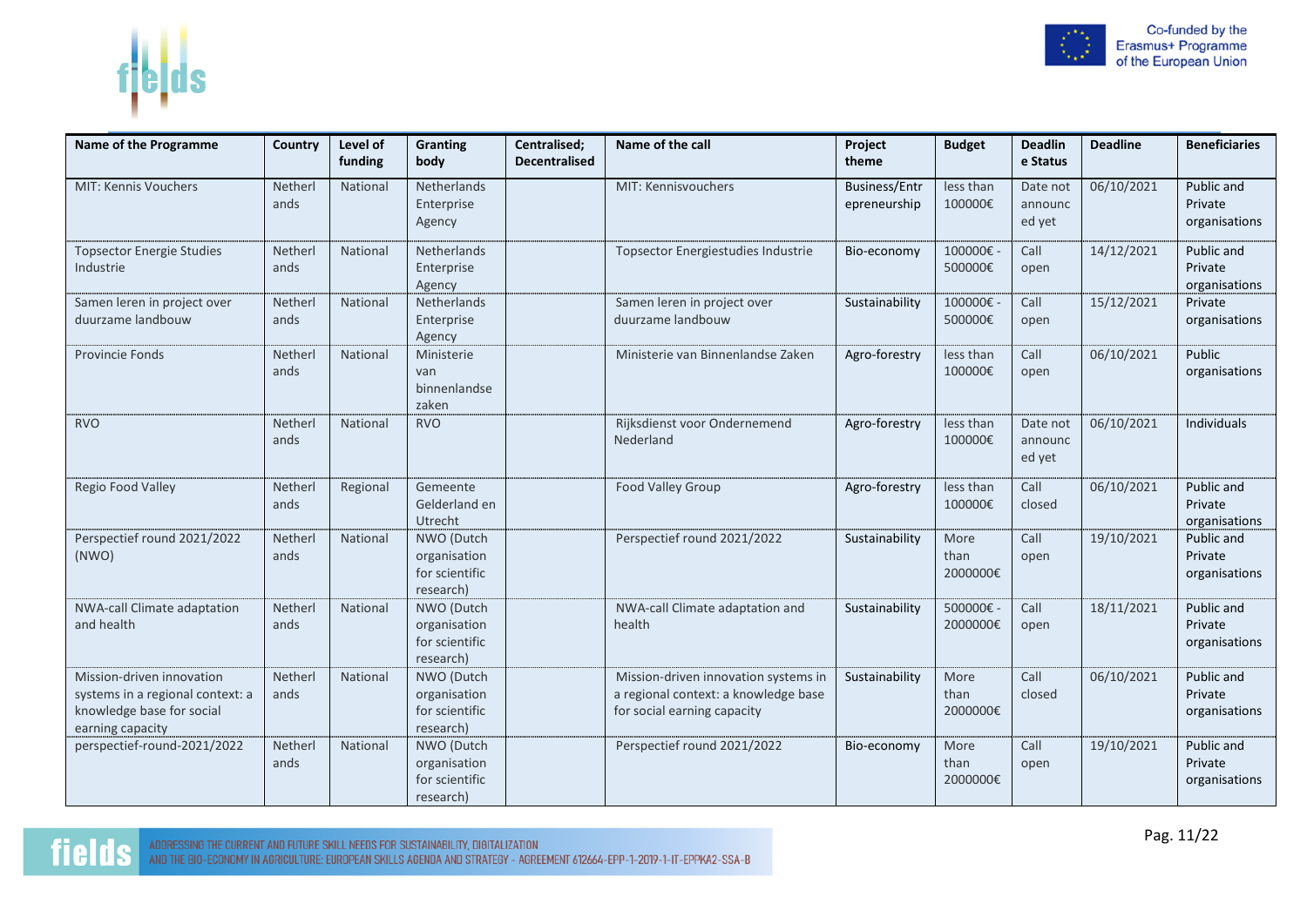

| Name of the Programme                                                                                                         | Country         | Level of<br>funding | Granting<br>body                                             | Centralised;<br><b>Decentralised</b> | Name of the call                                                 | Project<br>theme | <b>Budget</b>            | <b>Deadlin</b><br>e Status    | <b>Deadline</b> | <b>Beneficiaries</b>                   |
|-------------------------------------------------------------------------------------------------------------------------------|-----------------|---------------------|--------------------------------------------------------------|--------------------------------------|------------------------------------------------------------------|------------------|--------------------------|-------------------------------|-----------------|----------------------------------------|
| NWA call about acceptance of<br>animal-free models                                                                            | Netherl<br>ands | National            | NWO (Dutch<br>organisation<br>for scientific<br>research)    |                                      | NWA call about acceptance of<br>animal-free models               | Sustainability   | 500000€-<br>2000000€     | Call<br>open                  | 07/10/2021      | Public and<br>Private<br>organisations |
| Open Technology Programme<br>(OTP) NWO-Dutch organisation<br>for scientific research                                          | Netherl<br>ands | National            | NWO (Dutch<br>organisation<br>for scientific<br>research)    |                                      | Open Technology Programme (OTP)                                  | Digitalisation   | 100000€-<br>500000€      | Date not<br>announc<br>ed yet | 06/10/2021      | Public and<br>Private<br>organisations |
| Ανοικτές και οριζόντιες<br>ψηφιακές υπηρεσίες και<br>εφαρμογές ΤΠΕ για τις<br>επιχειρήσεις στη Νότια Αττική                   | Greece          | National            | Ευρωπαϊκό<br>Ταμείο<br>Περιφερειακή<br>ς Ανάπτυξης<br>(ETTA) |                                      | Αττική                                                           | Digitalisation   | 100000€ -<br>500000€     | Call<br>open                  | 31/12/2021      | Public<br>organisations                |
| Επιμόρφωση εκπαιδευτικών<br>στην πρόληψη και<br>αντιμετώπιση φυσικών<br>κινδύνων που προκαλούνται<br>από την κλιματική αλλαγή | Greece          | National            | Ευρωπαϊκό<br>Κοινωνικό<br>Ταμείο                             |                                      | Ανάπτυξη Ανθρώπινου Δυναμικού,<br>Εκπαίδευση και Δια Βίου Μάθηση | <b>Training</b>  | More<br>than<br>2000000€ | Call<br>open                  | 15/10/2021      | Public and<br>Private<br>organisations |
| Ωρίμανση του Οικοσυστήματος<br>Μεταφοράς Τεχνολογίας στην<br>Ελλάδα                                                           | Greece          | National            | Ευρωπαϊκό<br>Ταμείο<br>Περιφερειακή<br>ς Ανάπτυξης<br>(ETTA) |                                      | Ανταγωνιστικότητα<br>Επιχειρηματικότητα και Καινοτομία           | Digitalisation   | 500000€ -<br>2000000€    | Call<br>open                  | 11/10/2021      | Public<br>organisations                |
| Υποστήριξη της αναβάθμισης<br>της μουσικής εκπαίδευσης των<br>Μουσικών Σχολείων                                               | Greece          | National            | Ευρωπαϊκό<br>Κοινωνικό<br>Ταμείο (ΕΚΤ)                       |                                      | Ανάπτυξη Ανθρώπινου Δυναμικού,<br>Εκπαίδευση και Δια Βίου Μάθηση | Training         | 500000€ -<br>2000000€    | Call<br>open                  | 31/01/2022      | Public<br>organisations                |
| Χρηματοδότηση Λειτουργίας<br>Δομών & Δράσεων Μεταφοράς<br>Τεχνολογίας                                                         | Greece          | National            | Ευρωπαϊκό<br>Ταμείο<br>Περιφερειακή<br>ς Ανάπτυξης<br>(ETTA) |                                      | Ανταγωνιστικότητα<br>Επιχειρηματικότητα και Καινοτομία           | Digitalisation   | More<br>than<br>2000000€ | Call<br>open                  | 29/10/2021      | Public and<br>Private<br>organisations |
| Επιμόρφωση<br>Εκπαιδευτικών/Εκπαιδευτών<br>Ειδικοτήτων ΕΠΑΛ και<br>Κατάρτισης ΙΕΚ                                             | Greece          | National            | Ευρωπαϊκό<br>Κοινωνικό<br>Ταμείο (ΕΚΤ)                       |                                      | Ανάπτυξη Ανθρώπινου Δυναμικού,<br>Εκπαίδευση και Δια Βίου Μάθηση | Training         | More<br>than<br>2000000€ | Call<br>open                  | 29/10/2021      | Public<br>organisations                |

f<mark>ieļ</mark>ds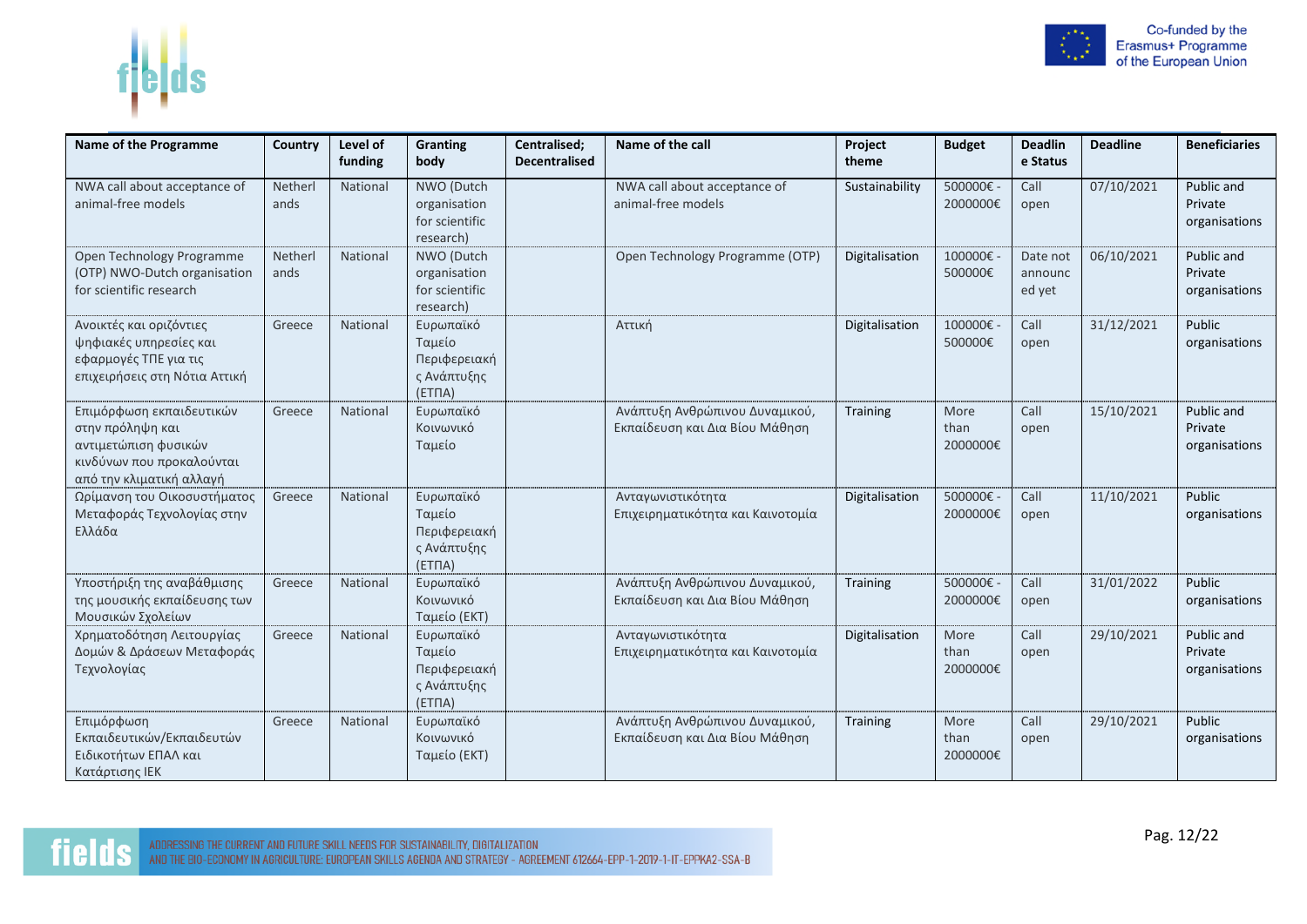

| Name of the Programme                                                                           | Country          | Level of<br>funding | <b>Granting</b><br>body                                                                                                        | Centralised;<br><b>Decentralised</b> | Name of the call                                                                     | Project<br>theme                     | <b>Budget</b>            | <b>Deadlin</b><br>e Status | <b>Deadline</b> | <b>Beneficiaries</b>           |
|-------------------------------------------------------------------------------------------------|------------------|---------------------|--------------------------------------------------------------------------------------------------------------------------------|--------------------------------------|--------------------------------------------------------------------------------------|--------------------------------------|--------------------------|----------------------------|-----------------|--------------------------------|
| Δράσεις Ηλεκτρονικής<br>Διακυβέρνησης                                                           | Greece           | National            | Ευρωπαϊκό<br>Ταμείο<br>Περιφερειακή<br>ς Ανάπτυξης<br>(ETTA)                                                                   |                                      | Μεταρρύθμιση Δημόσιου Τομέα                                                          | Digitalisation                       | More<br>than<br>2000000€ | Call<br>open               | 31/10/2021      | <b>Public</b><br>organisations |
| Ανάπτυξη Ψηφιακών<br>Υπηρεσιών Διαχείρισης στο<br>πλαίσιο στρατηγικής ΒΑΑ<br>Πάτρα              | Greece           | National            | Ευρωπαϊκό<br>Ταμείο<br>Περιφερειακή<br>ς Ανάπτυξης<br>(ETTA)                                                                   |                                      | Δυτική Ελλάδα                                                                        | Digitalisation                       | 100000€-<br>500000€      | Call<br>open               | 15/09/2021      | Public<br>organisations        |
| Ιδιωτικές επενδύσεις για την<br>αειφόρο ανάπτυξη των<br>αλιευτικών περιοχών στη<br>Νότια Ήπειρο | Greece           | National            | European<br>Maritime and<br>Fisheries<br>Fund                                                                                  |                                      | Fisheries & Sea 2014 -2020                                                           | <b>Business/Entr</b><br>epreneurship | 500000€ -<br>2000000€    | Call<br>open               | 19/11/2021      | Individuals                    |
| Ιδιωτικές επενδύσεις για την<br>αειφόρο ανάπτυξη των<br>αλιευτικών περιοχών στον Ν.<br>Πιερίας  | Greece           | National            | European<br>Maritime and<br>Fisheries<br>Fund                                                                                  |                                      | Fisheries & Sea 2014 - 2020                                                          | <b>Business/Entr</b><br>epreneurship | 500000€ -<br>2000000€    | Call<br>open               | 17/11/2021      | Individuals                    |
| ΕΛΙΔΕΚ - Αιέν Αριστεύειν -<br>Θεόδωρος Παπάζογλου                                               | Greece           | National            | <b>Hellenic</b><br>Foundation<br>for Research<br>and<br>Innovation,<br>Stavros<br>Niarchos<br>Foundation<br>Cultural<br>Center |                                      | Science and Society                                                                  | Digitalisation                       | More<br>than<br>2000000€ | Call<br>open               | 30/06/2022      | <b>Individuals</b>             |
| Compte Personel de Formation<br>(CPF)                                                           | France           | National            | National fund<br>for training                                                                                                  |                                      | <b>CPF</b>                                                                           | Training                             |                          | Call<br>open               | 29/09/2021      | Individuals                    |
| Berufsbezogene Informations-<br>und<br>Weiterbildungsmaßnahmen in<br>der Landwirtschaft         | German<br>$\vee$ | Regional            | Chamber of<br>Agriculture<br>North Rhine-<br>Westphalia                                                                        |                                      | Berufsbezogene Informations- und<br>Weiterbildungsmaßnahmen in der<br>Landwirtschaft | Agro-forestry                        |                          | Call<br>open               | 24/09/2021      | Public<br>organisations        |

fields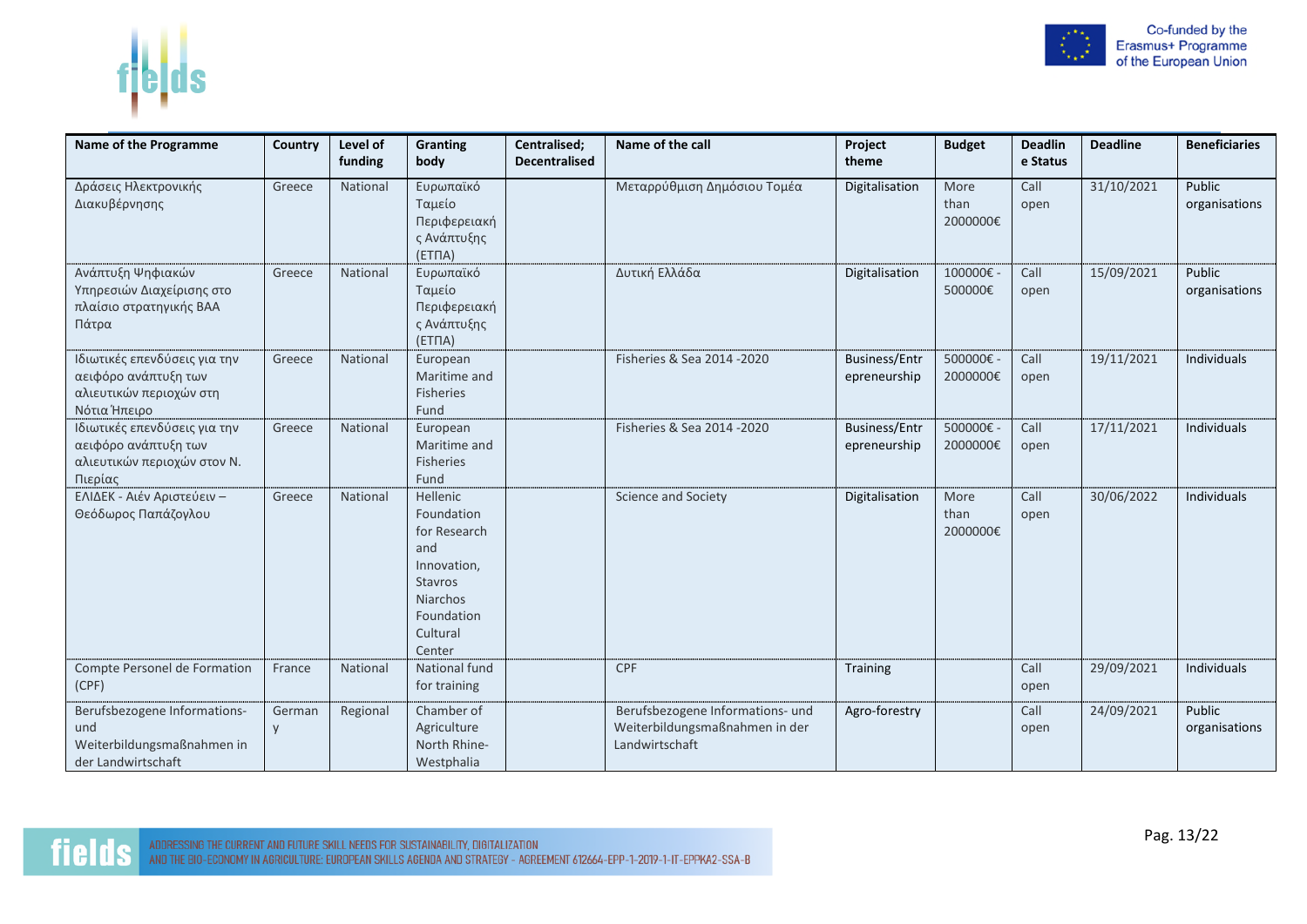



| Name of the Programme                                        | Country     | Level of<br>funding | Granting<br>body                                                                                    | Centralised;<br><b>Decentralised</b> | Name of the call                                                                                                   | Project<br>theme                     | <b>Budget</b>            | <b>Deadlin</b><br>e Status | <b>Deadline</b> | <b>Beneficiaries</b>                   |
|--------------------------------------------------------------|-------------|---------------------|-----------------------------------------------------------------------------------------------------|--------------------------------------|--------------------------------------------------------------------------------------------------------------------|--------------------------------------|--------------------------|----------------------------|-----------------|----------------------------------------|
| Ländliche Weiterbildung                                      | German<br>y | Regional            | Regierungspr<br>äsidien<br>Baden-<br>Württemberg                                                    |                                      | Ländliche Weiterbildung                                                                                            | Agro-forestry                        | less than<br>100000€     | Call<br>open               | 24/09/2021      | Public and<br>Private<br>organisations |
| Bildungsscheck Nordrhein-<br>Westfalen                       | German<br>y | Regional            | Ministry of<br>Labor, Health<br>and Social<br>Affairs of the<br>State of North<br>Rhine-<br>Westpha |                                      | Bildungsscheck                                                                                                     | <b>Training</b>                      | less than<br>100000€     | Call<br>open               | 24/09/2021      | Individuals                            |
| Überbetriebliche<br>Berufsbildungsstätten (ÜBS)              | German<br>y | National            | <b>Federal Office</b><br>for Economic<br>Affairs and<br>Export<br>Control                           |                                      | Förderung der digitalen Ausstattung<br>in überbetrieblichen<br>Berufsbildungsstätten (ÜBS) und<br>Kompetenzzentren | <b>Training</b>                      |                          | Call<br>open               | 24/09/2021      | Public<br>organisations                |
| Berufsbildung ohne Grenzen                                   | German<br>y | National            | <b>Federal Office</b><br>for Economic<br>Affairs and<br>Export<br>Control                           |                                      | Berufsbildung ohne Grenzen                                                                                         | <b>Training</b>                      |                          | Call<br>open               | 24/09/2021      | Public<br>organisations                |
| Bundesförderung für<br>Energieeffizienz in der<br>Wirtschaft | German<br>y | National            | Federal<br>Ministry of<br>Economic<br>Affairs and<br>Energy                                         |                                      | Förderwettbewerb Energieeffizienz                                                                                  | Sustainability                       | More<br>than<br>2000000€ | Call<br>open               | 30/09/2021      | Public and<br>Private<br>organisations |
| Digital Jetzt                                                | German<br>y | National            | Federal<br>Ministry of<br>Economic<br>Affairs and<br>Energy                                         |                                      | Digital Jetzt                                                                                                      | Digitalisation                       | less than<br>100000€     | Call<br>open               | 31/12/2021      | Private<br>organisations               |
| <b>INNO-KOM</b>                                              | German<br>y | National            | Projektträger<br><b>EURONORM</b>                                                                    |                                      | <b>INNO-KOM</b>                                                                                                    | Digitalisation                       | 100000€-<br>500000€      | Call<br>open               | 30/09/2022      | Private<br>organisations               |
| IraSME                                                       | German<br>y | EU                  | <b>IraSME</b>                                                                                       |                                      | 28th Call for Proposals                                                                                            | <b>Business/Entr</b><br>epreneurship |                          | Call<br>open               | 29/09/2021      | Private<br>organisations               |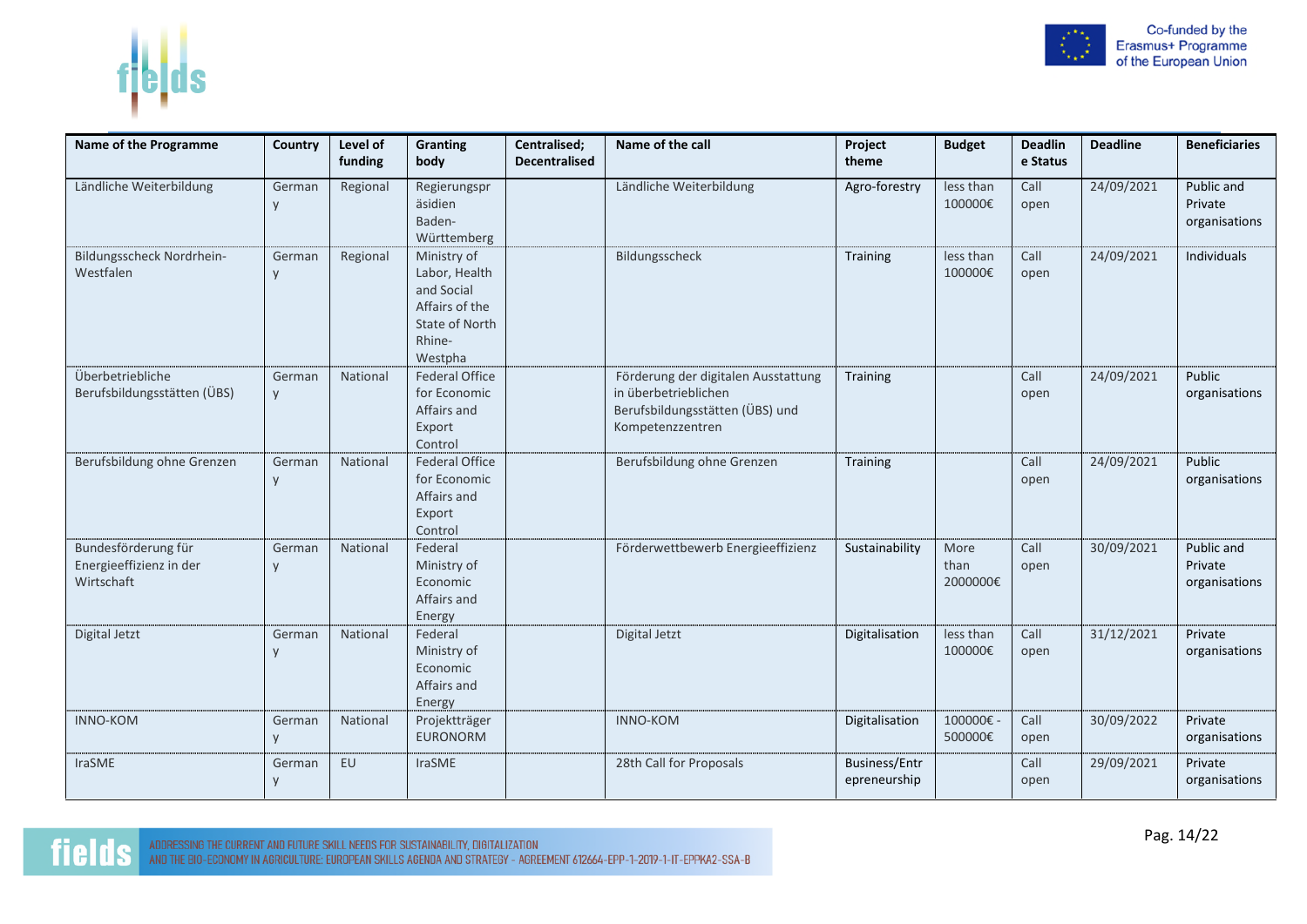

| <b>Name of the Programme</b>                                                                                          | Country   | Level of | <b>Granting</b>                                                      | Centralised;         | Name of the call                                        | Project                              | <b>Budget</b>        | <b>Deadlin</b>                | <b>Deadline</b> | <b>Beneficiaries</b>                   |
|-----------------------------------------------------------------------------------------------------------------------|-----------|----------|----------------------------------------------------------------------|----------------------|---------------------------------------------------------|--------------------------------------|----------------------|-------------------------------|-----------------|----------------------------------------|
|                                                                                                                       |           | funding  | body                                                                 | <b>Decentralised</b> |                                                         | theme                                |                      | e Status                      |                 |                                        |
| Bundesausbildungsförderungsg<br>esetz BAföG                                                                           | German    | National | Federal<br>Ministry of<br>Education<br>and Research                  |                      | Bundesausbildungsförderungsgesetz<br><b>BAföG</b>       | Training                             |                      | Call<br>open                  | 24/09/2021      | Individuals                            |
| Στήριξη Νεοφυών<br>Επιχειρήσεων Εθνικού<br>Μητρώου «Elevate Greece»<br>για την αντιμετώπιση της<br>πανδημίας Covid-19 | Greece    | National | General<br>Sectetariat<br>for Research<br>& Innovation               |                      | Supporting the Greek Startup<br>Ecosystem               | <b>Business/Entr</b><br>epreneurship | less than<br>100000€ | Call<br>open                  | 20/10/2021      | Private<br>organisations               |
| Rural development measures<br>under the 2nd pillar of the<br>common agricultural policy                               | <b>EU</b> | EU       | Co-financed<br>by EU funds<br>and regional<br>or national<br>funds   | Decentralise<br>d    | Second pillar of the CAP: rural<br>development policy   | Agro-forestry                        |                      | Date not<br>announc<br>ed yet | 10/09/2021      | Public and<br>Private<br>organisations |
| <b>Sustaining Entreprise</b>                                                                                          | Ireland   | National | Enterprise<br>Ireland                                                |                      | <b>Sustaining Entreprise</b>                            | <b>Business/Entr</b><br>epreneurship | less than<br>100000€ | Call<br>open                  | 31/12/2021      | Private<br>organisations               |
| Digital Innovation                                                                                                    | Ireland   | National | Enterprise<br>Ireland                                                |                      | <b>Digital Innovation Voucher</b>                       | Digitalisation                       | less than<br>100000€ | Call<br>open                  | 31/12/2021      | Public and<br>Private<br>organisations |
| Accelerate your Recovery                                                                                              | Ireland   | National | Enterprise<br>Ireland                                                |                      | Accelerate your Recovery                                | <b>Business/Entr</b><br>epreneurship | 500000€-<br>2000000€ | Call<br>open                  | 29/10/2021      | Private<br>organisations               |
| <b>Biomass to Biochar for Farm</b><br>Bioeconomy (BBFB)                                                               | Ireland   | National | DAFM -<br>Department<br>of<br>Agriculture,<br>Food and the<br>Marine |                      | <b>Biomass to Biochar for Farm</b><br>Bioeconomy (BBFB) | Bio-economy                          | less than<br>100000€ | Call<br>open                  | 31/12/2021      | Private<br>organisations               |
| European Innovation<br>Partnership Scheme                                                                             | Ireland   | EU       | DAFM-<br>Department<br>of<br>Agriculture,<br>Food and the<br>Marine  | Decentralised        | European Innovation Partnership<br>Scheme               | <b>Business/Entr</b><br>epreneurship | 500000€-<br>2000000€ | Call<br>open                  | 31/12/2022      | Private<br>organisations               |

 $f|b|ds$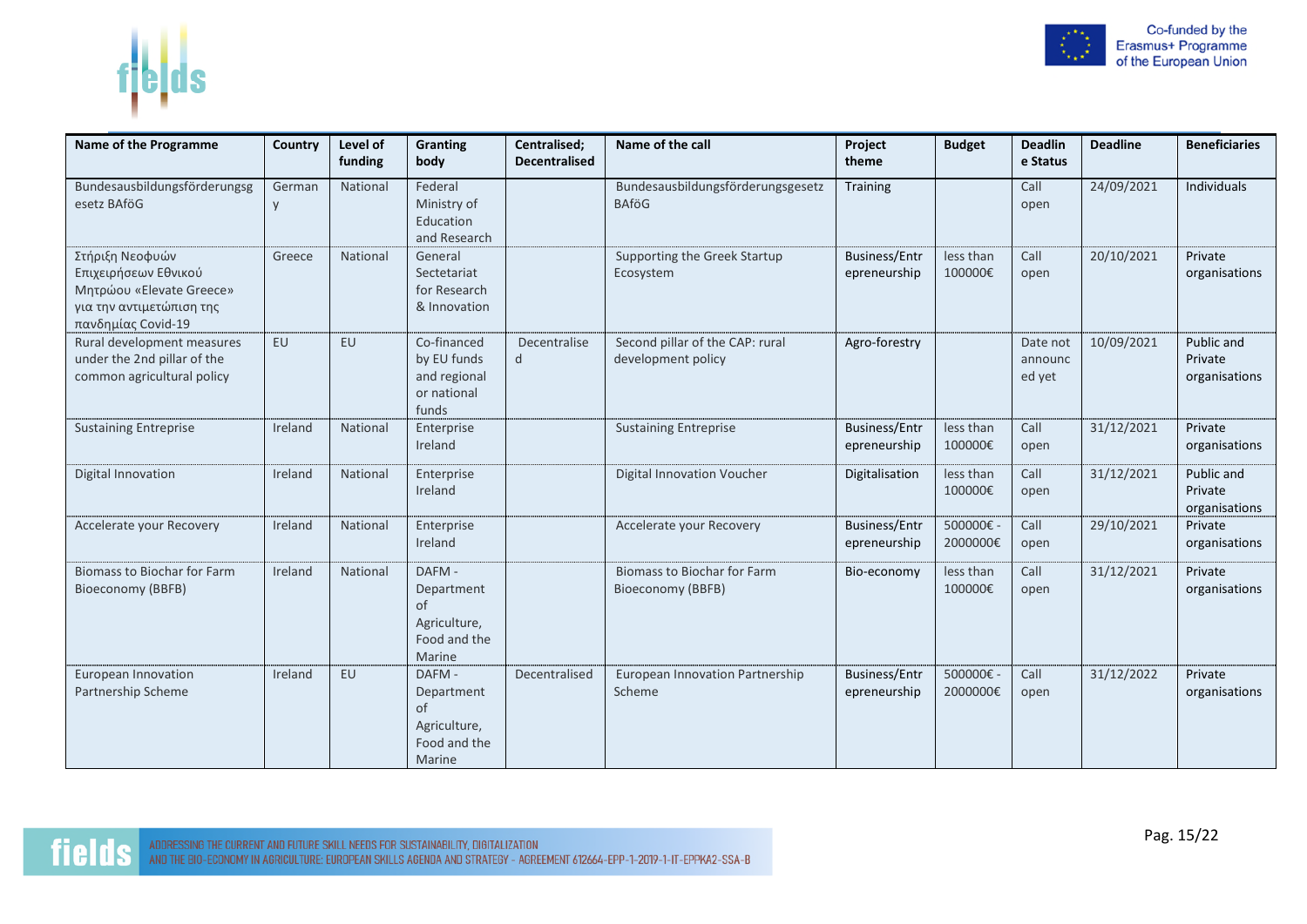

| <b>Name of the Programme</b>                               | Country | Level of<br>funding | <b>Granting</b><br>body                                             | Centralised;<br><b>Decentralised</b> | Name of the call                                           | Project<br>theme                     | <b>Budget</b>            | <b>Deadlin</b><br>e Status    | <b>Deadline</b> | <b>Beneficiaries</b>                   |
|------------------------------------------------------------|---------|---------------------|---------------------------------------------------------------------|--------------------------------------|------------------------------------------------------------|--------------------------------------|--------------------------|-------------------------------|-----------------|----------------------------------------|
| GLAS - Green Low-Carbon Agri-<br><b>Environment Scheme</b> | Ireland | National            | DAFM-<br>Department<br>of<br>Agriculture,<br>Food and the<br>Marine |                                      | GLAS - Green Low-Carbon Agri-<br><b>Environment Scheme</b> | Sustainability                       | less than<br>100000€     | Call<br>open                  | 31/12/2021      | Individuals                            |
| <b>Green Plus</b>                                          | Ireland | National            | Enterprise<br>Ireland                                               |                                      | <b>Green Plus</b>                                          | Sustainability                       | 100000€<br>500000€       | Call<br>open                  | 31/12/2022      | Private<br>organisations               |
| <b>Future Dynamics</b>                                     | Ireland | National            | Skillnet<br>Ireland                                                 |                                      | Future Dynamics -                                          | Training                             | 100000€<br>500000€       | Date not<br>announc<br>ed yet |                 | Private<br>organisations               |
| <b>Regional Enterprise Transition</b><br>Scheme 2021       | Ireland | Regional            | Enterprise<br>Ireland                                               |                                      | <b>Regional Enterprise Transition</b><br>Scheme 2021       | <b>Business/Entr</b><br>epreneurship | less than<br>100000€     | Call<br>open                  | 08/09/2021      | Private<br>organisations               |
| European Social Fund (ESF+)                                | EU      | <b>EU</b>           | European<br>Commission<br>(in coop with<br>Members<br>States)       | Decentralise<br>d                    | ESF+                                                       | Digitalisation                       | More<br>than<br>2000000€ | Date not<br>announc<br>ed yet | 09/08/2021      | Public and<br>Private<br>organisations |
| KMU.Digital                                                | Austria | National            | Chamber of<br>Commerce<br>Austria                                   |                                      | KMU.Digital                                                | Digitalisation                       | 100000€<br>500000€       | Call<br>open                  |                 | Private<br>organisations               |
| Digital Europe Programme                                   | Austria | <b>EU</b>           | <b>EU</b>                                                           | Centralised                          | <b>Digital Europe</b>                                      | Digitalisation                       |                          | Date not<br>announc<br>ed yet |                 | Public and<br>Private<br>organisations |
| onlinekurs MFA-<br>onlineantragstellung                    | Austria | National            | Agricultural<br>Chamber<br>Austria                                  |                                      | MFA-Onlineantragstellung                                   | Digitalisation                       |                          | Call<br>open                  |                 | Individuals                            |
| LFI Bildungslandkarte                                      | Austria | National            | Agricultural<br>Chamber<br>Austria                                  |                                      | Bildungslandkarte                                          | Agro-forestry                        |                          | Call<br>open                  |                 | Individuals                            |
| waff Qualifizierungsförderung                              | Austria | Regional            | Wiener<br>Arbeitnehmer<br>Innen                                     |                                      | Qualifizierungsförderung                                   | Digitalisation                       | 500000€<br>2000000€      | Call<br>open                  |                 | Private<br>organisations               |



fields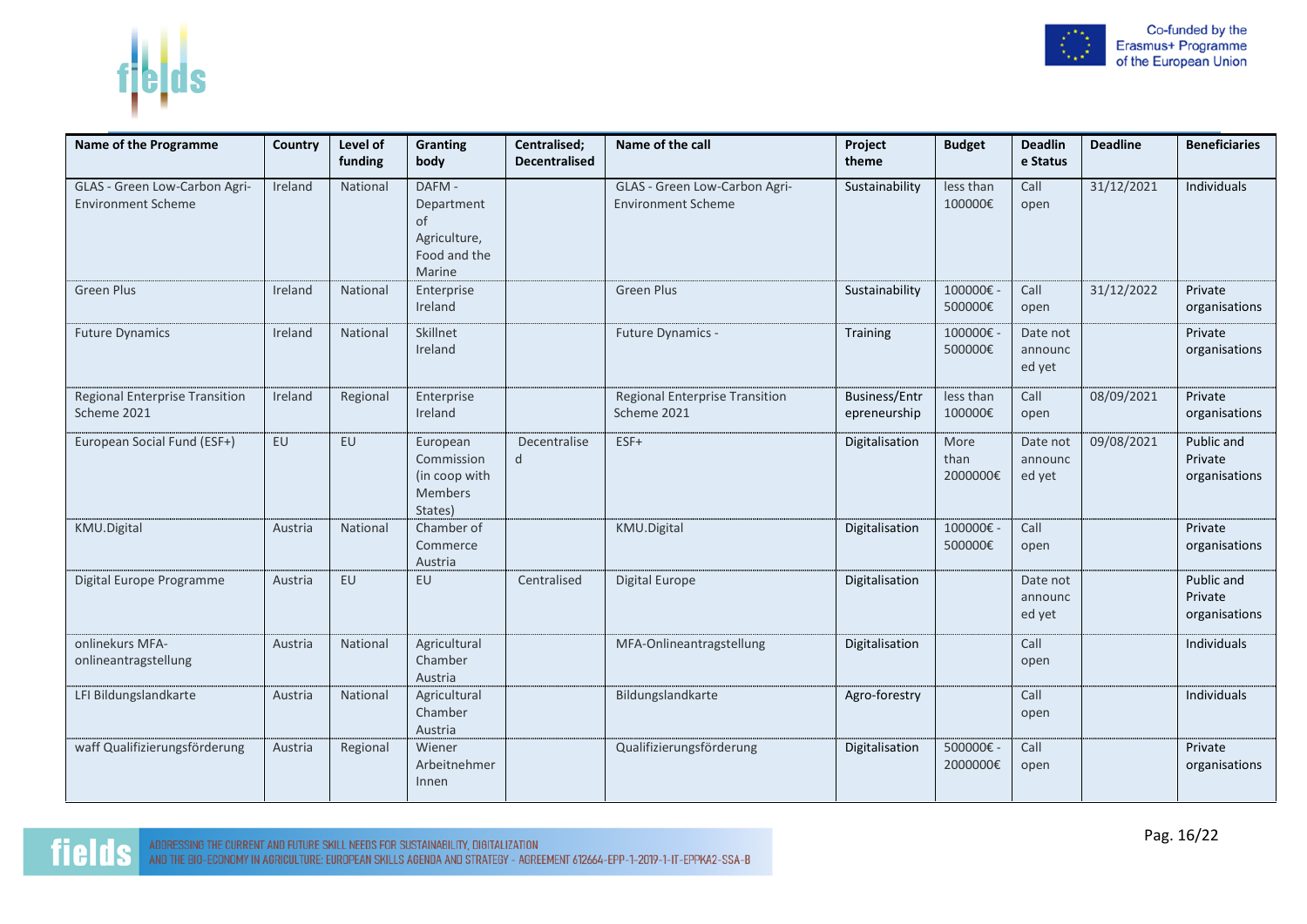

| Name of the Programme                        | Country | Level of<br>funding | Granting<br>body                                      | Centralised;<br><b>Decentralised</b> | Name of the call                                   | Project<br>theme                                     | <b>Budget</b>        | <b>Deadlin</b><br>e Status    | <b>Deadline</b> | <b>Beneficiaries</b>     |
|----------------------------------------------|---------|---------------------|-------------------------------------------------------|--------------------------------------|----------------------------------------------------|------------------------------------------------------|----------------------|-------------------------------|-----------------|--------------------------|
|                                              |         |                     | Föderungsfon<br>ds                                    |                                      |                                                    |                                                      |                      |                               |                 |                          |
| waff Bildungskonto für höhere<br>Abschlüsse  | Austria | Regional            | Wiener<br>Arbeitnehmer<br>Innen<br>Föderungsfon<br>ds |                                      | waff Bildungskonto für höhere<br>Abschlüsse        | Training                                             | 500000€-<br>2000000€ | Call<br>open                  |                 | Individuals              |
| Weiterbildungsbonus                          | Austria | Regional            | <b>Land Tirol</b>                                     |                                      | Weiterbildungsbonus                                | Training                                             | 100000€-<br>500000€  | Call<br>open                  |                 | Individuals              |
| Ausbildungsbeihilfe                          | Austria | Regional            | <b>Land Tirol</b>                                     |                                      | Tiroler Bildungsförderung -<br>Ausbildungsbeihilfe | Training                                             | less than<br>100000€ | Call<br>open                  |                 | <b>Individuals</b>       |
| Grazer Fonds für Aufstieg und<br>Entwicklung | Austria | Regional            | Land<br>Steiermark                                    |                                      | Grazer Fonds für Aufstieg und<br>Entwicklung       | Training                                             | 100000€<br>500000€   | Call<br>open                  | 14/02/2022      | Individuals              |
| Innovative Skills for KMUs                   | Austria | Regional            | Land<br>Oberösterreic                                 |                                      | Innovative Skills for KMUs                         | Training                                             | less than<br>100000€ | Call<br>open                  | 31/12/2021      | Private<br>organisations |
| Bildungsscheck des Landes<br>Salzburg        | Austria | Regional            | Government<br>of Salzburg                             |                                      | Bildungsscheck des Landes Salzburg                 | <b>Business/Entr</b><br>epreneurship                 | less than<br>100000€ | Date not<br>announc<br>ed yet | 15/06/2021      | Individuals              |
| Bildungskonto des Landes OÖ                  | Austria | Regional            | Government<br>of Upper<br>Austria                     |                                      | Bildungskonto des Landes OÖ                        | Bio-economy,<br><b>Business/Entr</b><br>epreneurship | less than<br>100000€ | Date not<br>announc<br>ed yet | 15/06/2021      | <b>Individuals</b>       |
| Bildungsförderung des Landes<br>Kärnten      | Austria | Regional            | Government<br>of Carinthia                            |                                      | Bildungsförderung des Landes<br>Kärnten            | Digitalisation                                       | less than<br>100000€ | Date not<br>announc<br>ed yet | 15/06/2021      | <b>Individuals</b>       |
| Ausbildungsbeihilfe des Landes<br>Tirol      | Austria | Regional            | Government<br>of Tyrol                                |                                      | Ausbildungsbeihilfe des Landes Tirol               | Bio-economy,<br><b>Business/Entr</b><br>epreneurship | less than<br>100000€ | Date not<br>announc<br>ed yet | 15/06/2021      | Individuals              |

 $f|b|ds$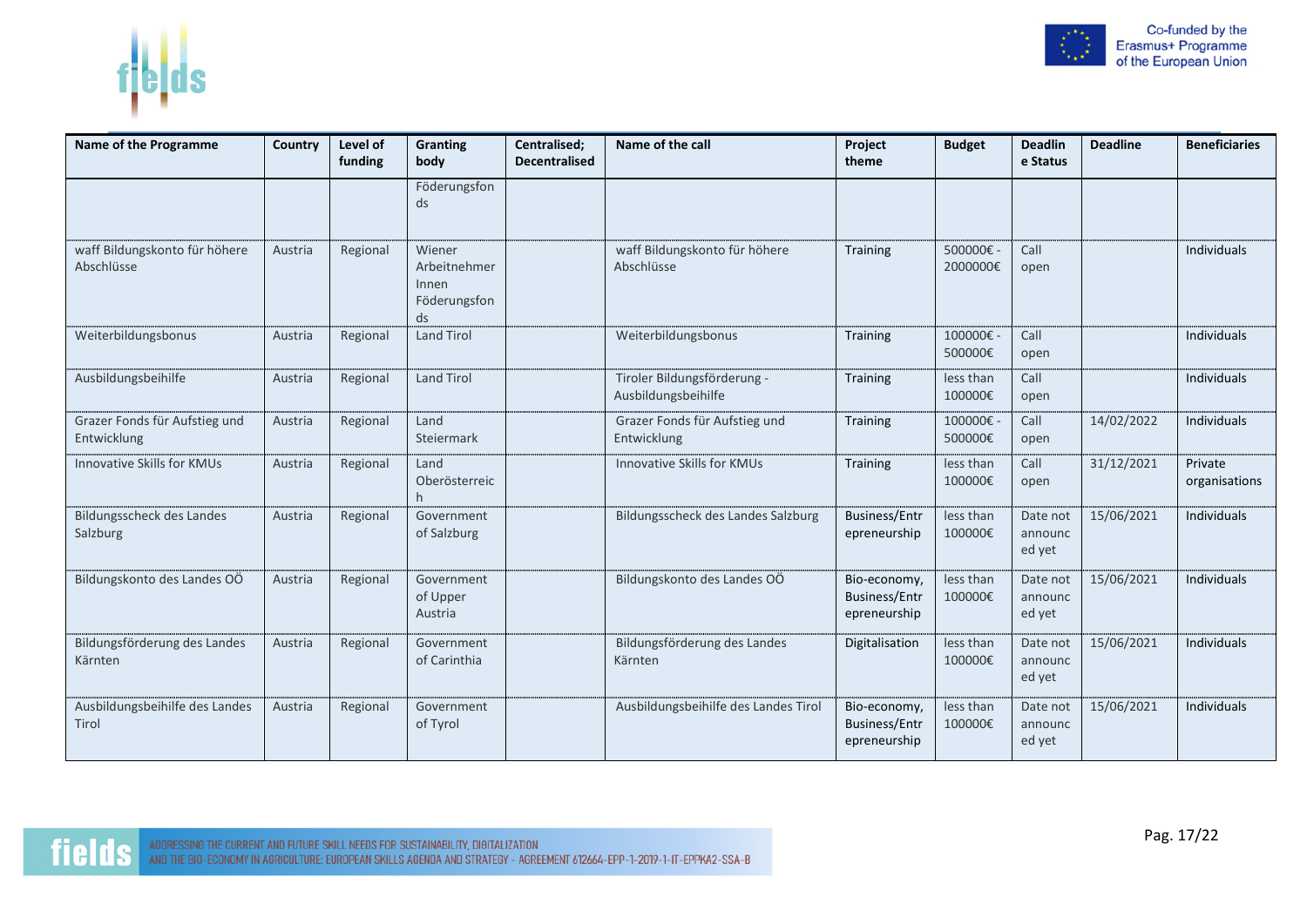



|  | Co-funded by the<br>Erasmus+ Programme<br>of the European Union |
|--|-----------------------------------------------------------------|
|  |                                                                 |

 $\sim$   $\sim$   $\sim$  $\sim$ 

| Name of the Programme                                                | Country | Level of<br>funding | Granting<br>body                           | Centralised;<br><b>Decentralised</b> | Name of the call                                                  | Project<br>theme                                     | <b>Budget</b>        | <b>Deadlin</b><br>e Status    | <b>Deadline</b> | <b>Beneficiaries</b> |
|----------------------------------------------------------------------|---------|---------------------|--------------------------------------------|--------------------------------------|-------------------------------------------------------------------|------------------------------------------------------|----------------------|-------------------------------|-----------------|----------------------|
| AMS Aus- und<br>Weiterbildungsbeihilfen                              | Austria | National            | Arbeitsmarkts<br>ervice                    |                                      | AMS Aus- und<br>Weiterbildungsbeihilfen                           | <b>Business/Entr</b><br>epreneurship                 | less than<br>100000€ | Date not<br>announc<br>ed yet | 15/06/2021      | Individuals          |
| AK Wien Bildungsgutschein                                            | Austria | Regional            | Arbeiterkam<br>mer Wien                    |                                      | AK Wien Bildungsgutschein                                         | Digitalisation                                       | less than<br>100000€ | Date not<br>announc<br>ed yet | 15/06/2021      | Individuals          |
| AK Vlbg<br>Studienbeihilfe/Bildungsgeld<br>für digitale Ausbildungen | Austria | Regional            | Arbeiterkam<br>mer<br>Vorarlberg           |                                      | AK Vlbg Studienbeihilfe/Bildungsgeld<br>für digitale Ausbildungen | Digitalisation                                       | less than<br>100000€ | Date not<br>announc<br>ed yet | 15/06/2021      | Individuals          |
| <b>Bildungskonto VLBG</b>                                            | Austria | Regional            | Arbeiterkam<br>mer<br>Vorarlberg           |                                      | <b>Bildungskonto VLBG</b>                                         | Bio-economy,<br><b>Business/Entr</b><br>epreneurship | less than<br>100000€ | Date not<br>announc<br>ed yet | 15/06/2021      | Individuals          |
| AK Tirol Zukunftsaktie                                               | Austria | Regional            | Arbeiterkam<br>mer Tirol                   |                                      | AK Tirol Zukunftsaktie                                            | Digitalisation                                       | less than<br>100000€ | Date not<br>announc<br>ed yet | 15/06/2021      | Individuals          |
| AK Stmk Bildungsscheck                                               | Austria | Regional            | Arbeiterkam<br>mer<br>Steiermark           |                                      | AK Stmk Bildungsscheck                                            | Digitalisation                                       | less than<br>100000€ | Date not<br>announc<br>ed yet | 15/06/2021      | Individuals          |
| AK OÖ Bildungsbonus                                                  | Austria | Regional            | Arbeiterkam<br>mer<br>Oberösterreic<br>h.  |                                      | AK OÖ Bildungsbonus                                               | Digitalisation                                       | less than<br>100000€ | Date not<br>announc<br>ed yet | 15/06/2021      | Individuals          |
| AK NÖ Bildungsbonus                                                  | Austria | Regional            | Arbeiterkam<br>mer<br>Niederösterre<br>ich |                                      | AK NÖ Bildungsbonus                                               | Soft-skills,<br><b>Training</b>                      | less than<br>100000€ | Date not<br>announc<br>ed yet | 15/06/2021      | Individuals          |
| AK Ktn Bildungsgutschein                                             | Austria | Regional            | Arbeiterkam<br>mer Kärnten                 |                                      | AK Ktn Bildungsgutschein                                          | Soft-skills,<br>Training                             | less than<br>100000€ | Date not<br>announc<br>ed yet | 15/06/2021      | Individuals          |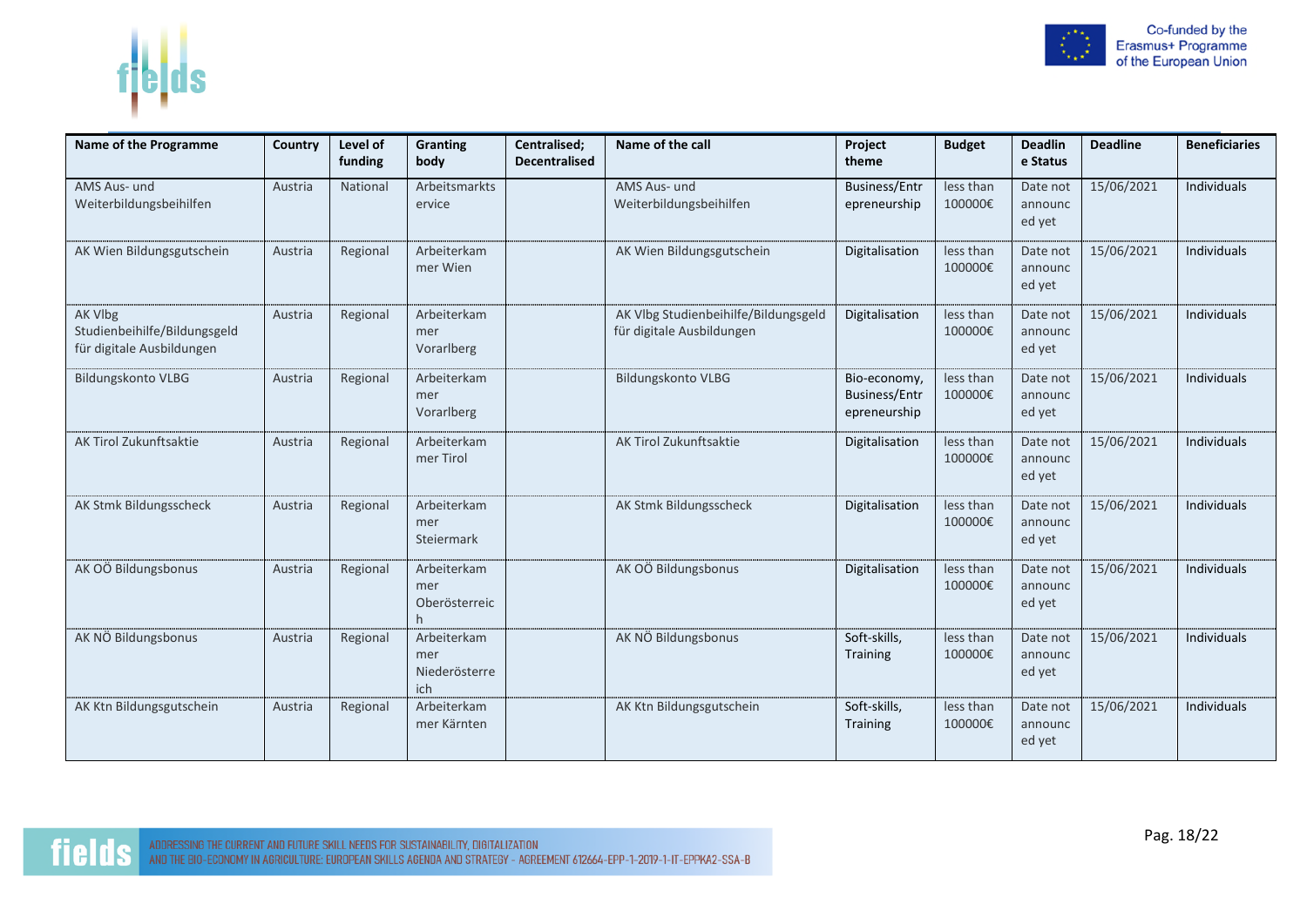



| Name of the Programme                                              | Country | Level of<br>funding | Granting<br>body                  | Centralised;<br><b>Decentralised</b> | Name of the call                                                                                                                                                                                                                                                                     | Project<br>theme                                     | <b>Budget</b>            | <b>Deadlin</b><br>e Status    | <b>Deadline</b> | <b>Beneficiaries</b>                   |
|--------------------------------------------------------------------|---------|---------------------|-----------------------------------|--------------------------------------|--------------------------------------------------------------------------------------------------------------------------------------------------------------------------------------------------------------------------------------------------------------------------------------|------------------------------------------------------|--------------------------|-------------------------------|-----------------|----------------------------------------|
| AK Bgld Bildungsgutschein +<br>Digi Bonus                          | Austria | Regional            | Arbeiterkam<br>mer<br>Burgenland  |                                      | AK Bgld Bildungsgutschein + Digi<br><b>Bonus</b>                                                                                                                                                                                                                                     | Soft-<br>skills, Trainin<br>g                        | less than<br>100000€     | Date not<br>announc<br>ed yet | 15/06/2021      | Individuals                            |
| NÖ Bildungsförderung NEU<br>Sonderprogramm Arbeitswelt<br>4.0      | Austria | Regional            | Government<br>of Lower<br>Austria |                                      | NÖ Bildungsförderung NEU<br>Sonderprogramm Arbeitswelt 4.0                                                                                                                                                                                                                           | Digitalisation                                       | less than<br>100000€     | Date not<br>announc<br>ed yet | 15/06/2021      | <b>Individuals</b>                     |
| NÖ Bildungsförderung NEU<br>Sonderprogramm Arbeitswelt<br>4.0      | Austria | Regional            | Government<br>of Lower<br>Austria |                                      | NÖ Bildungsförderung NEU<br>Sonderprogramm Arbeitswelt 4.0                                                                                                                                                                                                                           | Digitalisation                                       | less than<br>100000€     | Date not<br>announc<br>ed yet | 15/06/2021      | <b>Individuals</b>                     |
| NÖ Bildungsförderung NEU<br>Sonderprogramm<br>Weiterbildungsscheck | Austria | Regional            | Government<br>of Lower<br>Austria |                                      | NÖ Bildungsförderung NEU<br>Sonderprogramm<br>Weiterbildungsscheck                                                                                                                                                                                                                   | Soft-skills.<br><b>Training</b>                      | less than<br>100000€     | Date not<br>announc<br>ed yet | 15/06/2021      | <b>Individuals</b>                     |
| NÖ Bildungsförderung NEU                                           | Austria | Regional            | Government<br>of Lower<br>Austria |                                      | NÖ Bildungsförderung NEU                                                                                                                                                                                                                                                             | Soft-skills,<br>Training                             | less than<br>100000€     | Date not<br>announc<br>ed yet | 15/06/2021      | Individuals                            |
| Lifelong education of<br>employees                                 | Spain   | Regional            | Government<br>of Asturias         |                                      | Grants for financing training actions<br>for employment aimed primarily at<br>unemployed persons                                                                                                                                                                                     | <b>Business/Entr</b><br>epreneurship,<br>Soft-skills |                          | Call<br>closed                | 31/05/2021      | <b>Individuals</b>                     |
| Lifelong education of<br>employees                                 | Spain   | Regional            | Government<br>of Catalonia        |                                      | 2021 call for applications for the<br>mixed programmes of guidance and<br>vocational training for employment<br>for workers affected by a temporary<br>lay-off as a result of the temporary<br>lay-offs as a result of the crisis arising<br>from COVID-19, promoted by the<br>Conso | <b>Business/Entr</b><br>epreneurship,<br>Soft-skills | More<br>than<br>2000000€ | Call<br>closed                | 31/05/2021      | Public and<br>Private<br>organisations |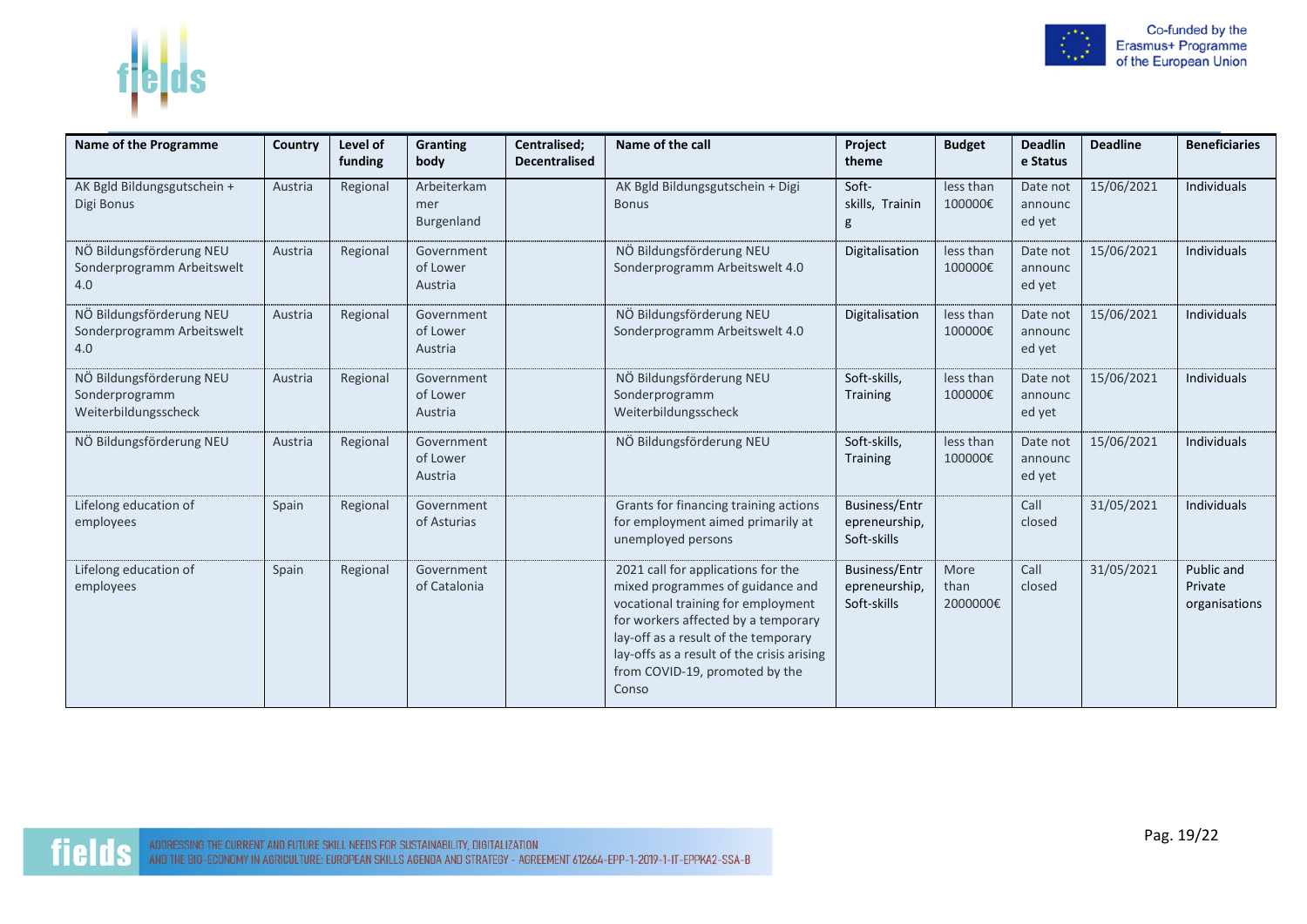



| Name of the Programme              | Country | Level of<br>funding | Granting<br>body                   | Centralised;<br><b>Decentralised</b> | Name of the call                                                                                                                                                                                                                                                                      | Project<br>theme                  | <b>Budget</b>            | <b>Deadlin</b><br>e Status    | <b>Deadline</b> | <b>Beneficiaries</b>                   |
|------------------------------------|---------|---------------------|------------------------------------|--------------------------------------|---------------------------------------------------------------------------------------------------------------------------------------------------------------------------------------------------------------------------------------------------------------------------------------|-----------------------------------|--------------------------|-------------------------------|-----------------|----------------------------------------|
| Lifelong education of<br>employees | Spain   | Regional            | Government<br>of Galicia           |                                      | Grants for training actions of the<br>Training Plan for Employment<br>(unemployed workers) of the<br>Autonomous Community of Galicia<br>for the period 2021-2023, and its first<br>call for applications for the years<br>2021 and 2022.                                              | Digitalisation,<br>Sustainability | More<br>than<br>2000000€ | Date not<br>announc<br>ed yet | 31/05/2021      | Public and<br>Private<br>organisations |
| Vocational apprenticeship          | Spain   | Regional            | Government<br>of Basque<br>Country |                                      | Grants for developing, in the 2021-<br>2022 school year, of the lines of<br>action of the strategic areas in the<br>deployment of the 5th Basque<br>Vocational Training Plan, the Integral<br>Plan for Sustainable Digitalisation<br>and Intelligent Systems in the Basque<br>Educati | Digitalisation,<br>Sustainability | More<br>than<br>2000000€ | Call<br>open                  | 27/06/2021      | Private<br>organisations               |
| Lifelong education of<br>employees | Spain   | Regional            | Government<br>of Basque<br>Country |                                      | Call for grants to finance the 2020-<br>2022 training offer aimed primarily<br>at employed workers in the<br>Autonomous Community of the<br><b>Basque Country</b>                                                                                                                     | Digitalisation,<br>Soft-skills    | More<br>than<br>2000000€ | Call<br>closed                | 31/05/2021      | Public and<br>Private<br>organisations |
| Lifelong education of<br>employees | Spain   | Regional            | Government<br>of Andalusia         |                                      | Grants for financing training plans of<br>the Local Administration of Andalusia<br>within the framework of the Training<br>Agreement for the Employment of<br><b>Public Administrations.</b>                                                                                          | Soft-skills                       |                          | Call<br>closed                | 31/05/2021      | Public<br>organisations                |
| Lifelong education of<br>employees | Spain   | Regional            | Government<br>of Cantabria         |                                      | Grants for financing the training<br>offer of the Vocational Training<br>System for Employment in the field<br>of employment.                                                                                                                                                         | Soft-skills                       | 500000€-<br>2000000€     | Call<br>closed                | 31/05/2021      | Public and<br>Private<br>organisations |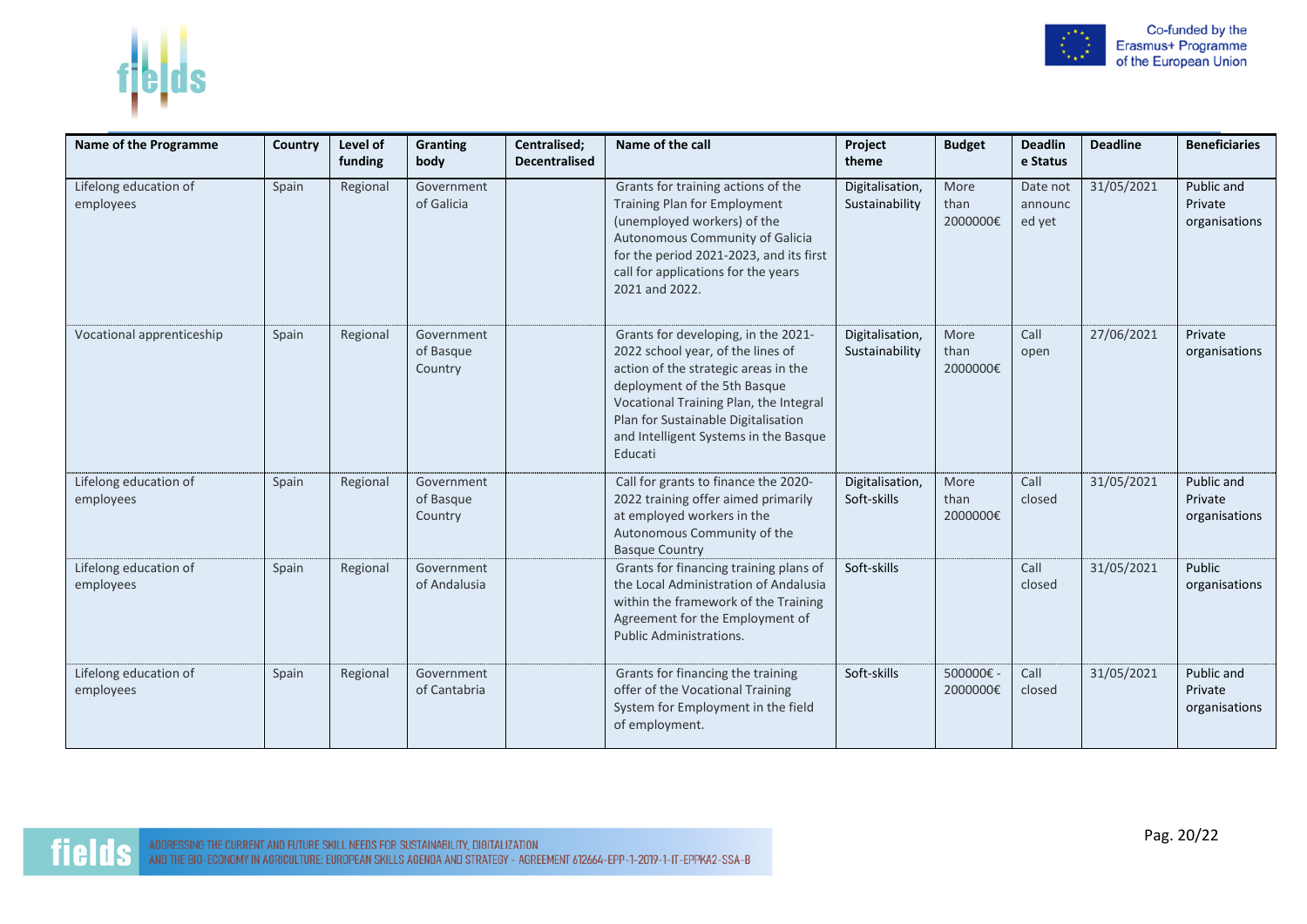

| n |  |
|---|--|
|---|--|

| Name of the Programme              | Country | Level of<br>funding | <b>Granting</b><br>body              | Centralised;<br><b>Decentralised</b> | Name of the call                                                                                                                                   | Project<br>theme                                     | <b>Budget</b>            | <b>Deadlin</b><br>e Status | <b>Deadline</b> | <b>Beneficiaries</b>                   |
|------------------------------------|---------|---------------------|--------------------------------------|--------------------------------------|----------------------------------------------------------------------------------------------------------------------------------------------------|------------------------------------------------------|--------------------------|----------------------------|-----------------|----------------------------------------|
| Lifelong education of<br>employees | Spain   | Regional            | Government<br>of Castile and<br>León |                                      | PUBLIC GRANTS FOR FINANCING THE<br>TRAINING OFFER AIMED PRIMARILY<br>AT UNEMPLOYED WORKERS IN THE<br>COMMUNITY OF CASTILLA Y LEÓN<br>(2020 & 2021) | Digitalisation,<br>Soft-skills                       | More<br>than<br>2000000€ | Call<br>closed             | 31/05/2021      | Public and<br>Private<br>organisations |
| Youth employability                | Spain   | Regional            | Government<br>of Castile and<br>León |                                      | <b>GRANTS FOR FINANCING THE</b><br>TRAINING OFFER FOR YOUNG<br>PEOPLE REGISTERED IN THE<br>NATIONAL YOUTH GUARANTEE<br>SYSTEM (YEARS 2020 & 2021)  | <b>Business/Entr</b><br>epreneurship,<br>Soft-skills | 500000€ -<br>2000000€    | Call<br>closed             | 31/05/2021      | Public and<br>Private<br>organisations |
| Lifelong education of<br>employees | Italy   | Regional            | Regione<br>Piemonte                  |                                      | POR FSE 2014-2020. Direttiva<br>formazione continua dei lavoratori<br>occupati                                                                     | Agro-forestry,<br>Digitalisation                     | More<br>than<br>2000000€ | Call<br>closed             |                 | Public and<br>Private<br>organisations |
| <b>Labor Market Directive</b>      | Italy   | Regional            | Regione<br>Piemonte                  |                                      | Direttiva Mercato del Lavoro -<br>Programmazione delle attività anno<br>formativo 2020-2021                                                        | Agro-forestry,<br>Digitalisation                     | More<br>than<br>2000000€ | Call<br>closed             | 02/10/2020      | Public and<br>Private<br>organisations |
| Vocational apprenticeship          | Italy   | Regional            | Regione<br>Piemonte                  |                                      | Apprendistato professionalizzante:<br>individuazione e gestione dell'offerta<br>formativa pubblica di base e<br>trasversale                        | Digitalisation,<br>Soft-skills                       | More<br>than<br>2000000€ | Call<br>closed             | 31/12/2022      | Public and<br>Private<br>organisations |
| Erasmus+                           | EU      | EU                  | EC, EAC/EMPL                         | Centralised                          |                                                                                                                                                    | Bio-<br>economyDigit<br>alisation Sust<br>ainability | More<br>than<br>2000000  |                            |                 |                                        |
| <b>ESIF</b>                        | EU      | EU                  | EC,<br>AGRI/REGIO                    | Centralised                          |                                                                                                                                                    |                                                      |                          |                            |                 |                                        |
| Horizon2020                        | EU      | EU                  | European<br>Commission               | Centralised                          | Building a low-carbon, climate<br>resilient future: Research and<br>innovation in support of the<br>European Green Deal (H2020-LC-GD-<br>2020      | Agro-forestry,<br>Sustainability                     | More<br>than<br>2000000€ | Call<br>closed             | 22/09/2020      | Public and<br>Private<br>organisations |